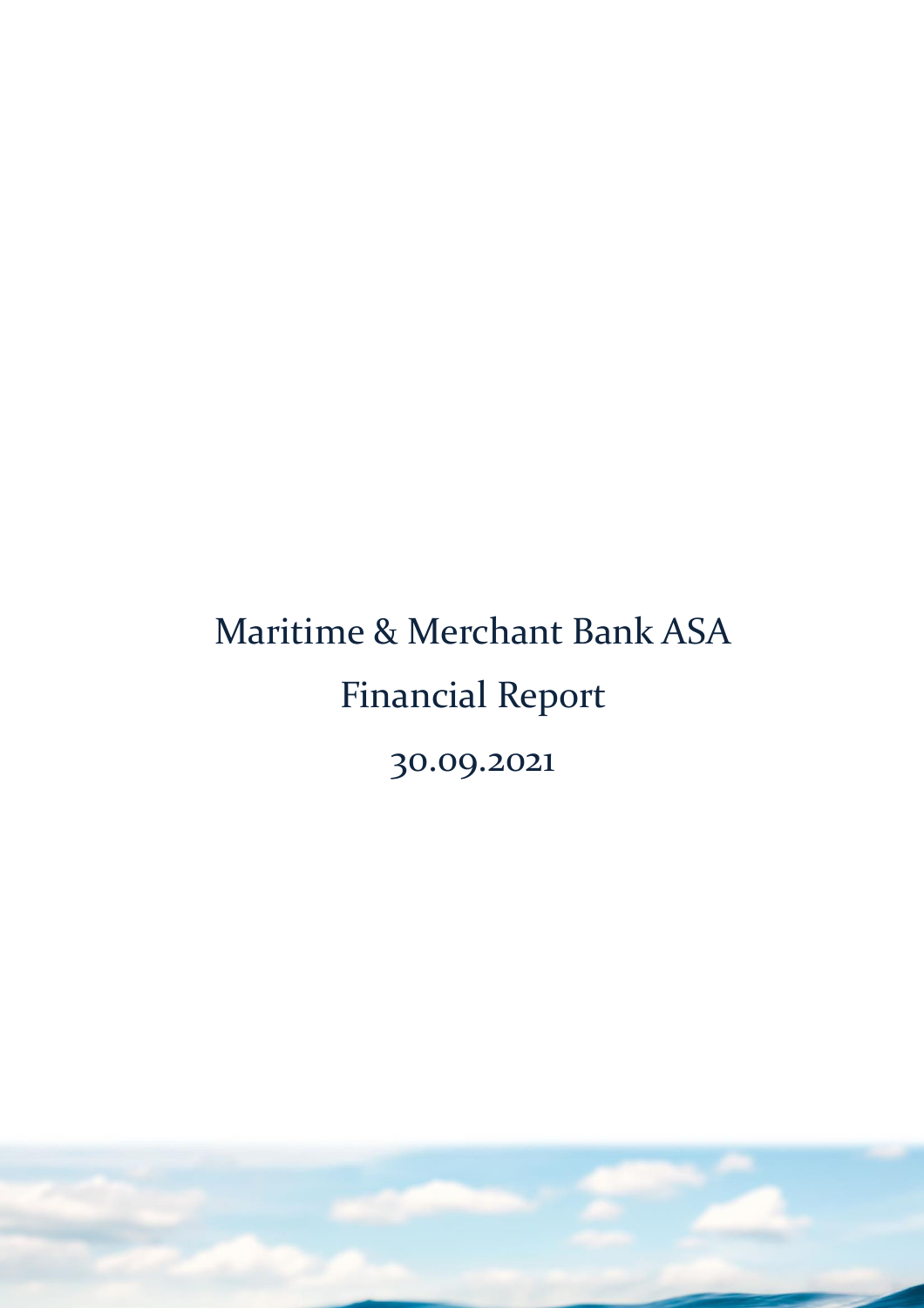

## **Table of Contents**

| <b>FINANCIAL REPORT 30.09.2021</b>                  | $\overline{\mathbf{2}}$ |
|-----------------------------------------------------|-------------------------|
|                                                     |                         |
|                                                     | 13                      |
|                                                     | 14                      |
|                                                     |                         |
|                                                     |                         |
|                                                     | 15                      |
|                                                     |                         |
|                                                     |                         |
|                                                     |                         |
|                                                     |                         |
|                                                     |                         |
|                                                     |                         |
|                                                     |                         |
|                                                     |                         |
|                                                     | 24                      |
|                                                     |                         |
|                                                     | 24                      |
|                                                     |                         |
|                                                     | 25                      |
|                                                     | 25                      |
|                                                     |                         |
|                                                     |                         |
|                                                     |                         |
|                                                     |                         |
|                                                     | 27                      |
|                                                     | 27                      |
|                                                     |                         |
| <b>APPENDIX 1, ALTERNATIVE PERFORMANCE MEASURES</b> | 28                      |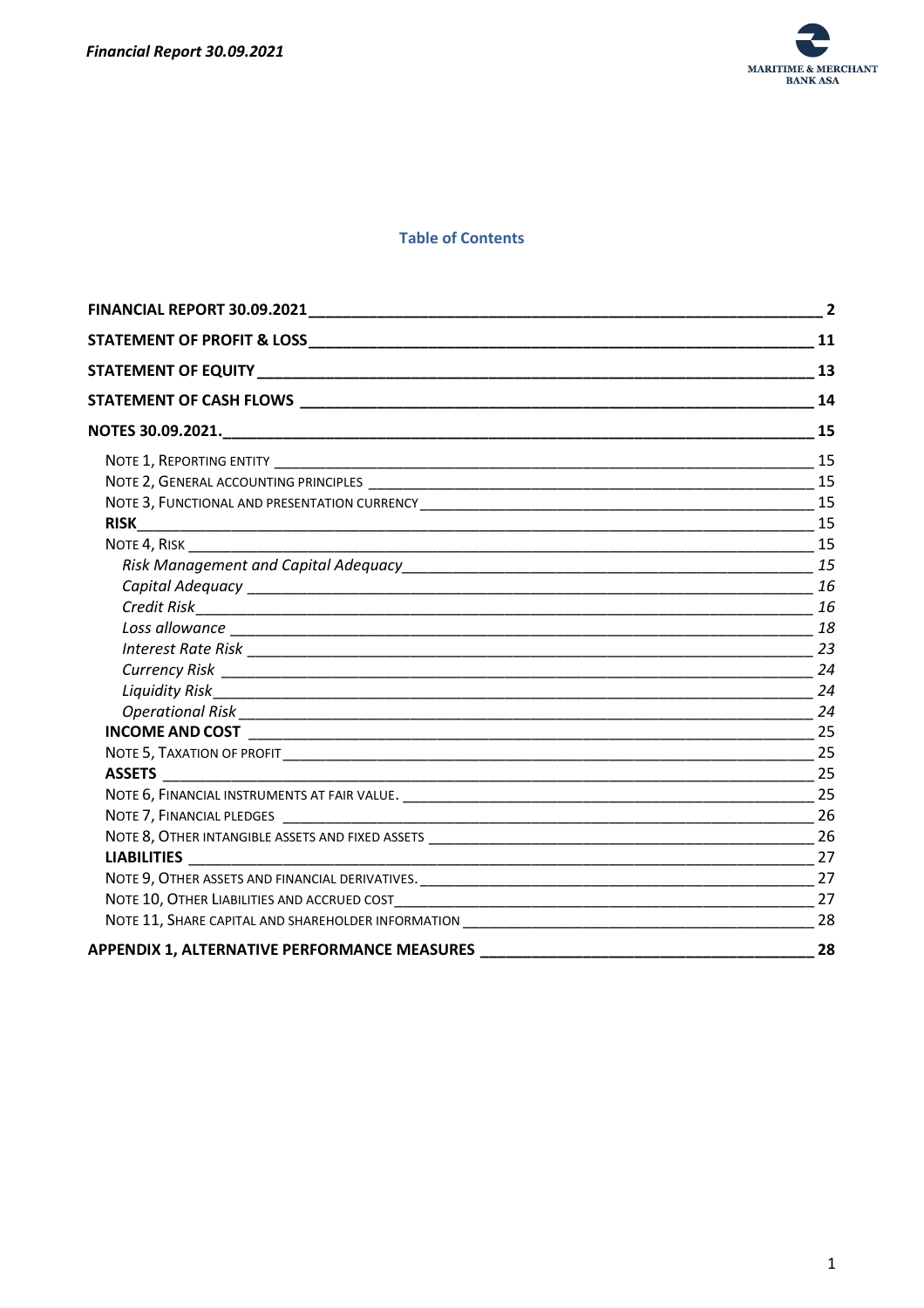

# **Financial Report 30.09.2021**

<span id="page-2-0"></span>The profit for the period 01.01.21 - 30.9.21 before tax was USD 6 066 875 (USD 3 804 919 for the period 01.01.20 - 30.9.20 before tax) and profit after tax for the period 01.01.21 - 30.9.2021 is USD 4 550 156 (USD 2 853 689 for the period 01.01.20 - 30.9.20 after tax). The profit for the period before tax 01.07.21 - 30.09.21 (3q) is USD 2 180 576 (USD 1 524 937 3q 2020), and after tax USD 1 635 432 (USD 1 143 703 3q 2020). The net loan book has increased with 24.3 % during the period 01.01.21 - 30.9.2021 from USD 269 mill to USD 335 mill. The last quarter has contained considerable dynamics in the loan portfolio due to a fair amount of profit hedging among through sale of tonnage due to the strong asset value development within the container and dry bulk segments over the recent months.

There has been no credit losses and the bank have no non-performing loans.

Traffic congestion in ports and terminals across the globe continues to cause serious unbalances in the seaborne trade. The massive delays in distribution of components, semi-finished products, circuit boards and semiconductors are resulting in huge order backlogs for manufacturers and finally empty shelfs for the retailers preparing for the Christmas season. It does not seem likely that there is any ''quick fix'' in sight in order to end the logistic crisis in time of writing. The prevailing situation continues to keep the container market at record-breaking levels and there is fierce competition for vacant slots, again leading to fantastic financial results for owners and operators. The central question is certainly for how long period this extraordinary situation can last? As already mentioned, the current state is a result of major disturbances in complex industrial value chains and it is therefore hard to come up with a unified and sensible reply to this question. Some observers from the industry are commenting that might will be well into 2023 before we can talk about a normalization of the logistics and operations in ports and terminals, and among the majority of the manufacturers.

The dry bulk sector has continued its very positive trend during the third quarter with substantial increases in freight rate and asset prices, a trend that started early this year and gained strong momentum during the summer and the autumn. As always in the dry sector, there will be uncertainties where we are heading going forward, however, fundamentals on the demand and supply side with around 6% of the sailing fleet on order, which is a manageable number in a historic perspective, gives support to a general positive view on the segment in the medium term perspectives.

A new basically weak quarter for the tankers owners and the long-awaited rise is long overdue. However, there is a growing optimism and various signs towards the end of the quarter could be interpreted that the market could be about to turn positively. There is maintained interest for second-hand quality tonnage which is manifested by insignificant drop in asset values, in spite of the weak freight market.

In June 2021, the IMO adopted extensive new CO2 emission regulations applicable to existing ships. The regulations are divided into 3 different components; the Energy Efficiency Ship Index (EEXI) addressing the technical efficiency of ships, the Carbon Intensity Indicator (CII) rating scheme focusing the operational efficiency, while the Ship Energy Efficiency Management Plan (SEEMP) is concentrating on the management system. The regulations will be effective from January 2023.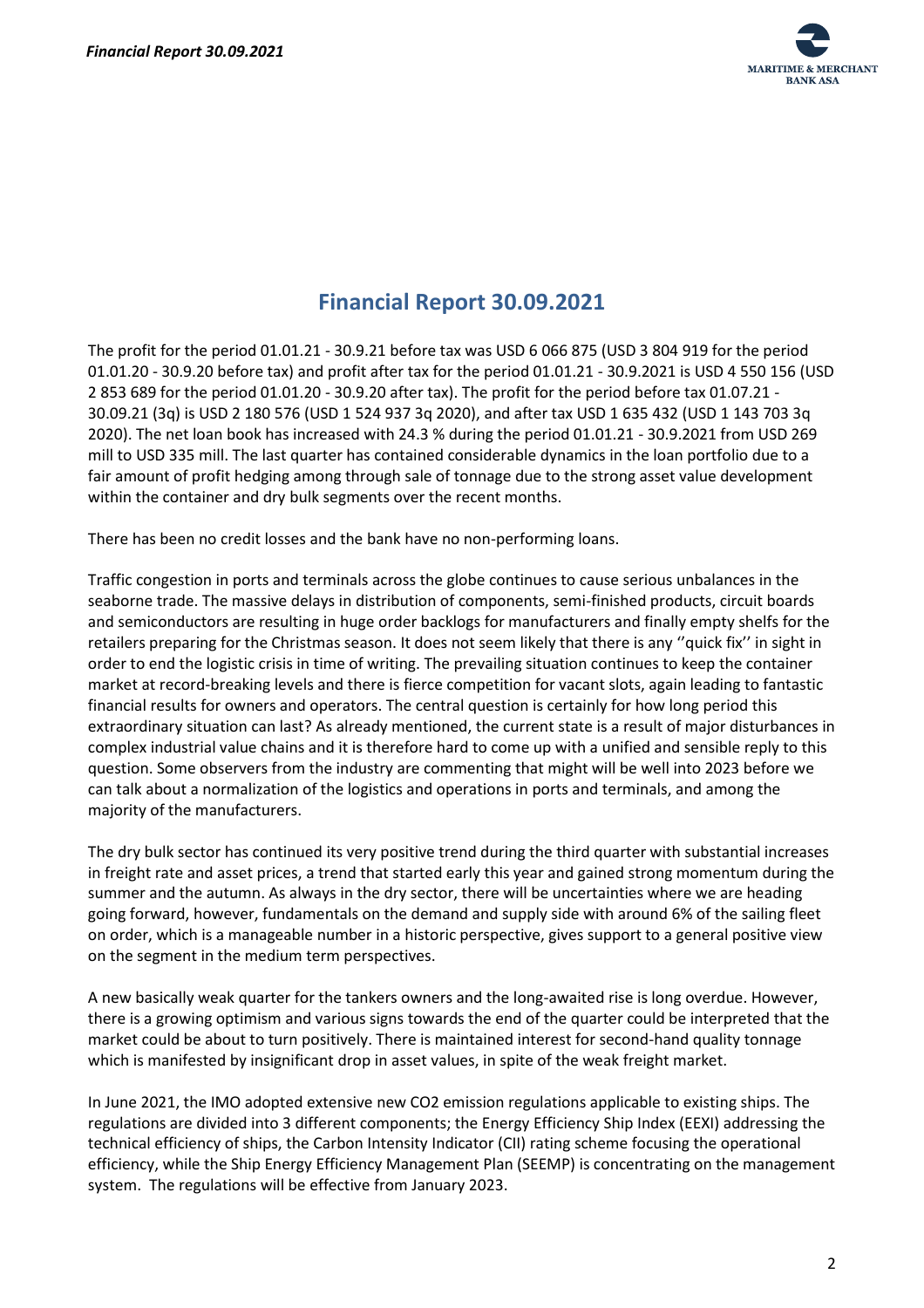

EU, through European Commission presented in July for the European Parliament and European Council an extensive package of proposals for the intention of reducing the EU's total Green House Gas (GHG) emissions by 55% by 2030 in conjunction with EU's overall goal for full decarbonization by 2050. The package contains comprehensive regulations of both operational and fiscal character for the maritime industry which gradually be imposed from start of 2023.

IMO's and EU's proposed regulation are important steps towards radically reduced total emissions from the shipping industry. Maritime & Merchant Bank ASA will follow the thorough work for implementation of the respective regulations closely during the forthcoming years and, to our best ability and where need be, support our clients in the work for adapting to the new rules.

As a reflection of the active sale and purchase market, we have been kept busy with a steady inflow of enquiries and we are pleased to assist existing and new clients, domestically and abroad in materializing new projects within the main segments. We are looking forward to continue the cooperation with our customers during the forthcoming period in market that obviously will offer a lot of interesting opportunities.

# *The period - 01.01-30.09*

Net interest income and related income totalled USD 11 372 958 (USD 10 687 646), and other Income (including financial derivatives and fixed income instruments) was USD 769 437 (USD 89 734).

Operating expenses before impairments and losses totalled USD 6 074 866 (USD 5 437 871). The Cost/Income ratio came in at 50% (50.5%).

Loss allowance (Expected Loss) increased USD 656 (increased USD 1 534 590). Credit Loss (Write Offs) was USD 0 (USD 0).

The profit for the period before tax is USD 6 066 875 (USD 3 804 919 in 30.09.2020) and profit after tax is USD 4 550 156 (USD 2 853 689 in 30.09.2020).

|                          | 2021<br>$01.07 - 30.09$ | 2020<br>$01.07 - 30.09$ | 2021<br>$01.01 - 30.09$ | 2020<br>$01.01 - 30.09$ | 2020<br>$01.01 - 31.12$ |
|--------------------------|-------------------------|-------------------------|-------------------------|-------------------------|-------------------------|
| Interest Income          | 5 437 796               | 4 444 367               | 14 509 985              | 17 097 274              | 21 256 031              |
| Interest Expense         | -1 128 979              | $-1985541$              | -3 137 026              | -6409628                | $-7655858$              |
| Net Interest Income      | 4 308 817               | 2 458 826               | 11 372 958              | 10 687 646              | 13 600 173              |
| Other Income             | 84 3 82                 | 609 758                 | 769 437                 | 89734                   | 865 992                 |
| <b>Total Income</b>      | 4 393 200               | 3 068 585               | 12 142 396              | 10 777 380              | 14 466 165              |
| <b>Operating Expense</b> | -2 002 144              | -1830520                | $-6074866$              | -5 437 871              | -7 531 828              |
| <b>Operating Result</b>  | 2 391 055               | 1 238 065               | 6 0 67 5 30             | 5 339 509               | 6934337                 |
| Loss Allowance           | $-210479$               | 286872                  | $-656$                  | -1 534 590              | -616 193                |
| Write Off (Credit Loss)  |                         |                         |                         |                         | $-386435$               |
| <b>Sum Impairment</b>    | -210 479                | 286 872                 | $-656$                  | -1 534 590              | $-1002628$              |
| <b>Profit Before Tax</b> | 2 180 576               | 1 524 937               | 6066875                 | 3 804 919               | 5931709                 |
| Tax                      | $-545144$               | -381 234                | $-1516719$              | $-951230$               | $-698996$               |
| <b>Profit After Tax</b>  | 1635432                 | 1 143 703               | 4 5 5 0 1 5 6           | 2853689                 | 5 232 713               |

- *Q3 numbers (2021 and 2020) are not audited.*

- *Income tax: See page 7 "Deferred taxes and payable tax" and Note 5 "Estimated taxation of profit"*

- *Income tax will affect "Result after Tax", "Total Equity" and "Other Liabilities" (Tax)*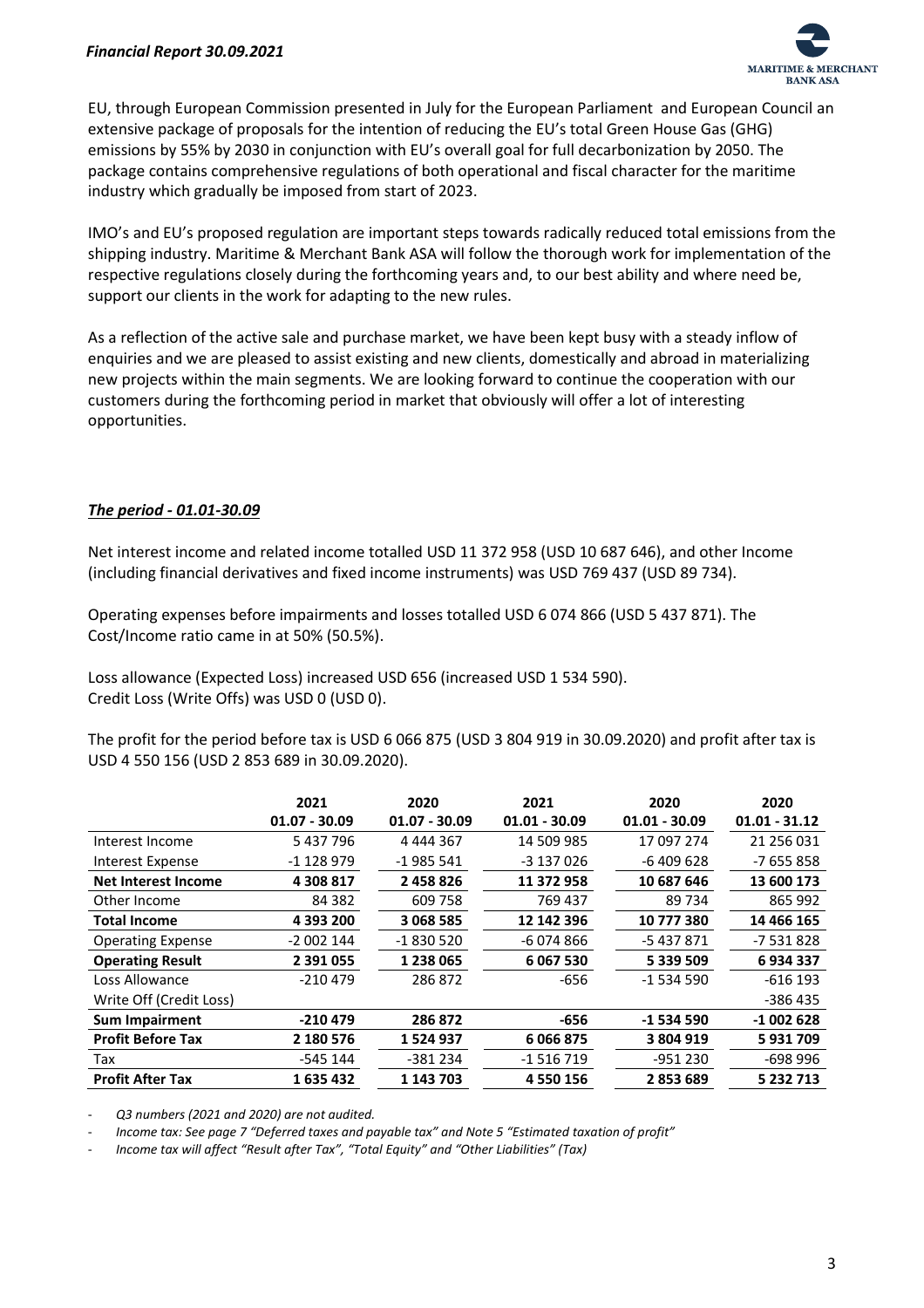

# *Q3: 01.07- 30.09.2021*

### *Net interest income and related income*

Net interest income and related income totalled USD 4 308 817 in Q3 (USD 2 458 826 in Q3 2020).



Net interest margin increased to 3.1% in Q3-2021 from 2.8% in Q2-2021 (1.8% in Q3-2020). Increased lending improved Net Interest Margin.



#### Money market rates (daily average) higher in NOK and slightly lower in USD.



USD and NOK Short Term Interest Rates

*(Source: Infront, Maritime & Merchant Bank ASA)*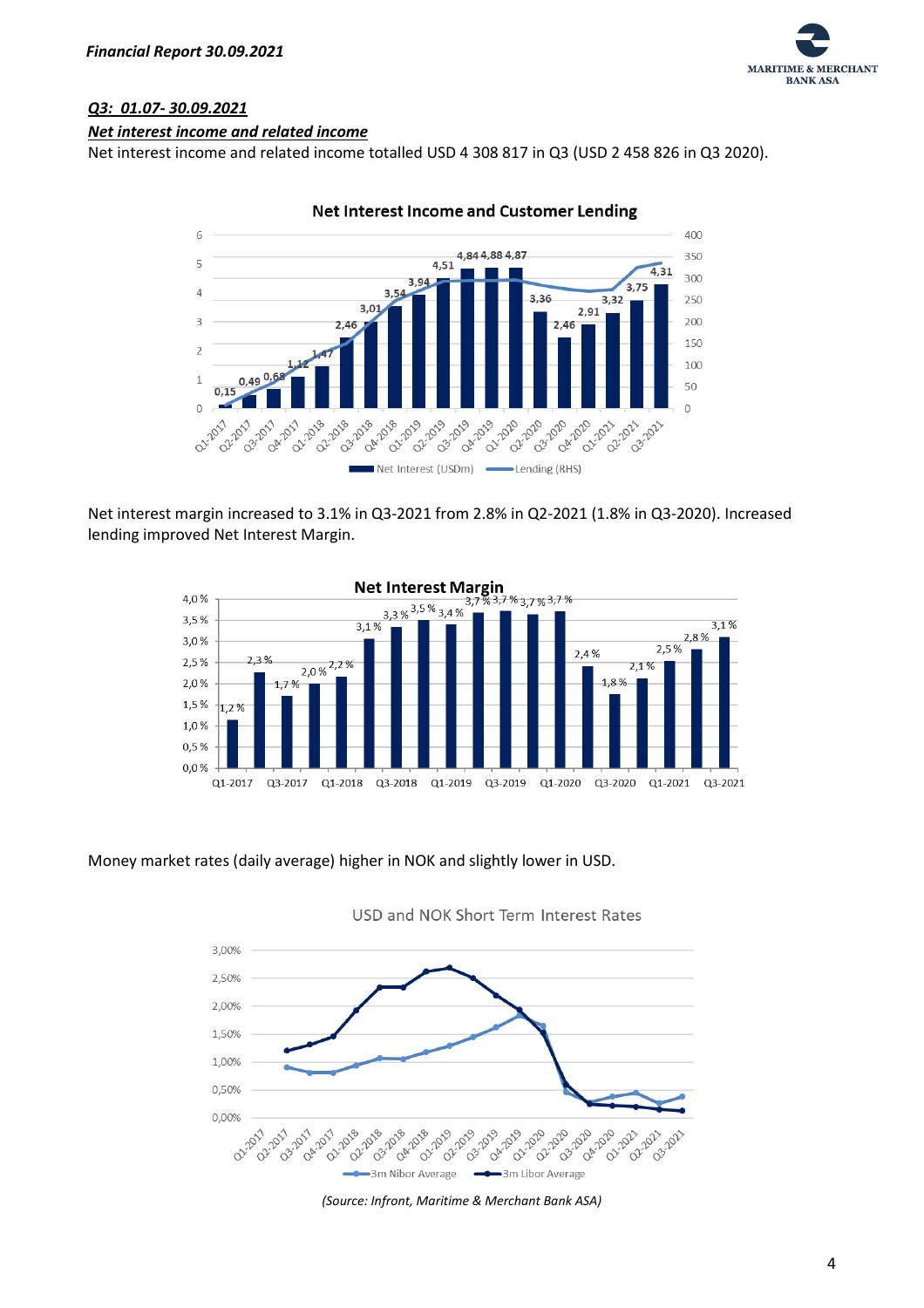

## *Net other Income*

Net other income amounted to USD 84 382 in Q3 2021 (USD 609 758 in Q3-2020 ).

Value adjustments on derivatives and hedging instrument in Q3 was USD -97 887 due to an apreciation of the USD against NOK (USD 198 644 in Q3-2020, caused by an USD depreciation against NOK).

The principle of assessing financial instruments measured at fair value may lead to significant variation of the Bank's result between quarters.

Net commissions amounted to USD 152 278 in Q3 (USD 197 129 in Q3-2020).

#### *Total operating expenses before impairments and losses*

Operating expenses before impairments and losses totalled USD 2 002 144 in Q3 (USD 1 830 520 in Q3-2020). Salaries and personnel expenses, including social costs, amounted to USD 1 236 388 (USD 1 168 400 in Q3- 2020) and account for the largest proportion of the overall operating expenses.

Total depreciation and impairment of fixed and intangible assets amounted to USD 322 931 (USD 288 712 in Q3-2020). The Cost/Income ratio came in at 45.6% in Q3 (59.7% in Q3-2020).



#### *Operating result*

Operating result in Q3 amounted to USD 2 391 055 (USD 1 238 065 in Q3-2020).

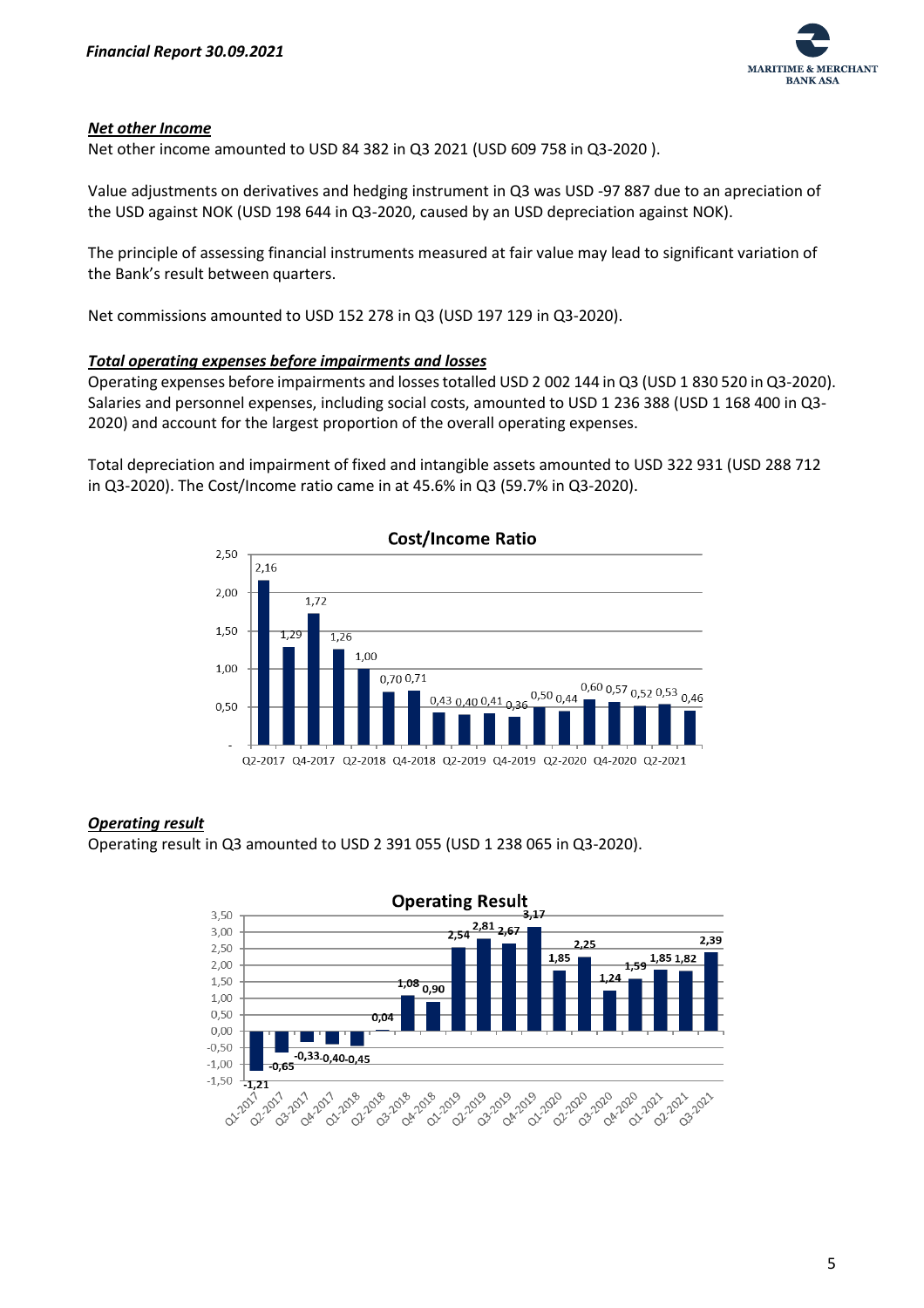

# *Loan and Loan Loss provisions*

Maritime & Merchant Bank ASA has lent USD 335 436 115 (USD 275 657 263 in Q3 2020) to customers.

The Bank has made USD 1 429 270 (USD 2 357 582) in loss allowance (IFRS 9). Change in loss allowance this quarter amounts to USD 210 479 (USD -286 872).

The credit quality of the majority of the loans (measured by PD – Default probability) to the bulker and container segments returned to more normal levels for both container vessels and bulkers towards the end of Q4-2020, and has further improved during 2021. The average PDs for bulkers and containers are above the PD level measured prior to the Covid 19 crisis.

There has been some deterioration of the credit quality (measured by PD) of the tanker portfolio during Q3, but this has been more than balanced out by the improved quality of the container and bulker exposures.

As a consequence of the increase in total lending which brings the loss allowance up and the total credit portfolio migrating positively through Q3 which reduces the loss allowance, the net effect is a small increase in the Loss Allowances at the end of Q3 2021 compared to those at the end of Q2 2021.

The majority of the commitments (95.2 %) are in step 1 (79.7 % in Q3-2020, 89.5 % in Q4-2020).

| The bank has no defaulted or non-performing loans by the end of the Q3. |            |               |            |            |  |  |  |
|-------------------------------------------------------------------------|------------|---------------|------------|------------|--|--|--|
| Loss allowance                                                          | 30.09.2021 | 30.09.2020    | 31.12.2020 | 31.12.2019 |  |  |  |
| Step1                                                                   | 600 389    | 698 512       | 659824     | 822 991    |  |  |  |
| Step2                                                                   | 828880     | 874 233       | 779 360    | 0          |  |  |  |
| Step3                                                                   | 0          | 784836        | 0          | 0          |  |  |  |
| Sum                                                                     | 1 429 270  | 2 3 5 7 5 8 1 | 1439184    | 822 991    |  |  |  |
| Loss Allowance/Loan                                                     |            |               |            |            |  |  |  |
| Ratio                                                                   | 0.43%      | 0.86%         | 0.53%      | 0.28%      |  |  |  |
| Impairments/Credit Loss                                                 | 0          | 0             | 0          | 0          |  |  |  |
| Non performing Loans                                                    | 0          | 2 572 259     | 0          | 0          |  |  |  |

# **Loss Allowance/Lending**

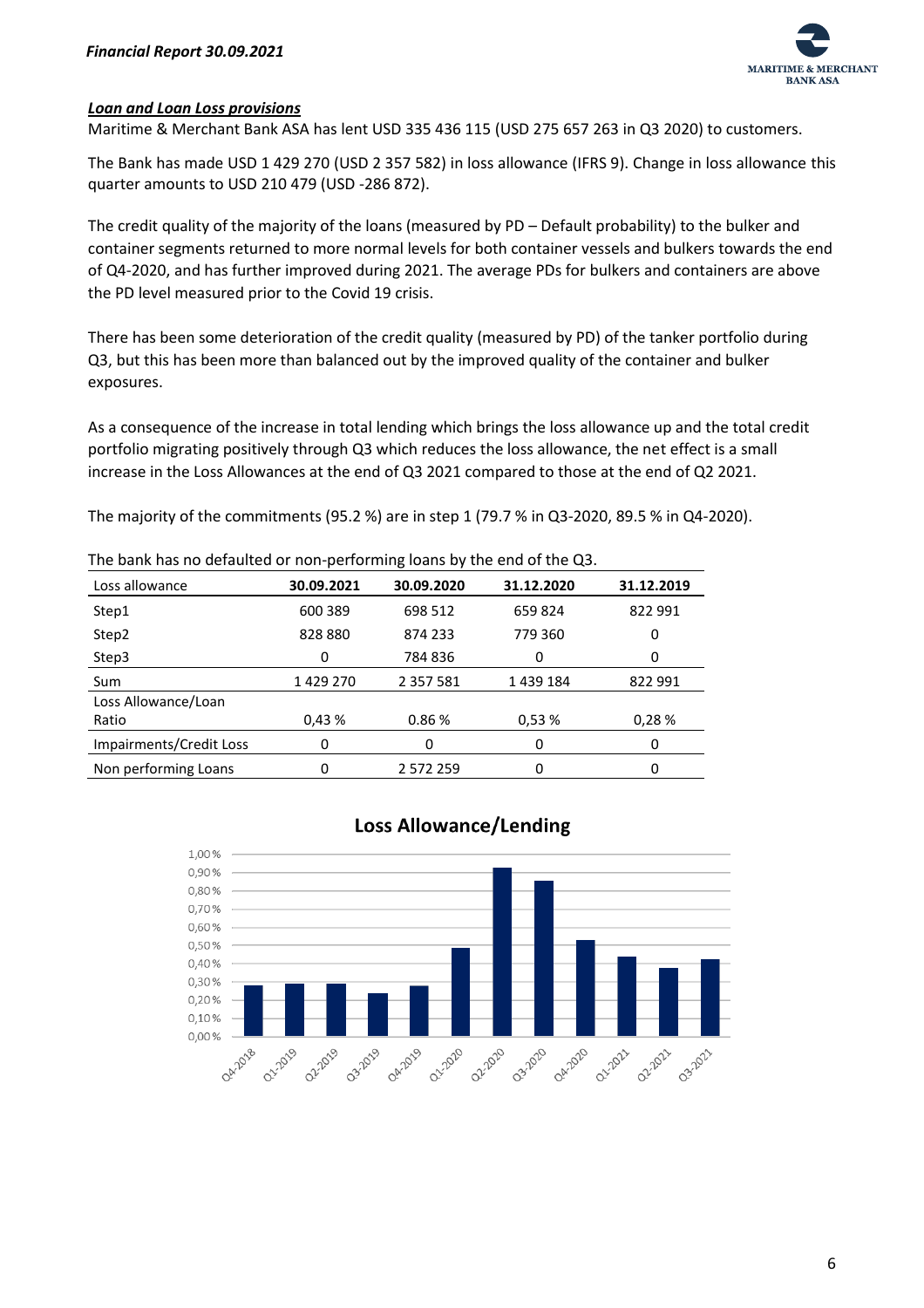

# *Profit before tax*

Profit before tax amounted to USD 2 180 576 in Q3 (USD 1 524 937 in Q3-2020). Return on equity before tax was 7.6% (5.5% in Q3-2020).



**Profit Before Tax (USDm)** 



# *Deferred Taxes and payable tax*

The Bank operates with USD as functional currency.

In the tax accounting, both P&L and the major part of assets and liabilities are being converted from USD to NOK, including any effect currency fluctuations would have on the equity of the Bank.

The volatility of the NOK against the USD has given the Bank an unintended volatility in the tax expense, due to currency gains/losses related to our equity.

The Bank has started a process for a rule adjustment for the basis of tax calculation that prevents unintended effects for the future.

Common 25% corporate tax rate is used in the first three quarters of 2021.

If there is no decision (or a negative one) from the Ministry of Finance within the fiscal year, we will incorporate a full agio effect in Q4 2021. The agio effect (extra taxable income/cost) will be a result of the USDNOK exchange rate at year end.

The agio effect (unintended taxable income/cost) for YTD 2021 is positive NOK 25 645 715. This "phantom" income will result in an increased tax of NOK 6 411 429 (USD 730 464). Exchange rate 30.09.2021 is 8.7772.

See Note 5, Tax Calculation.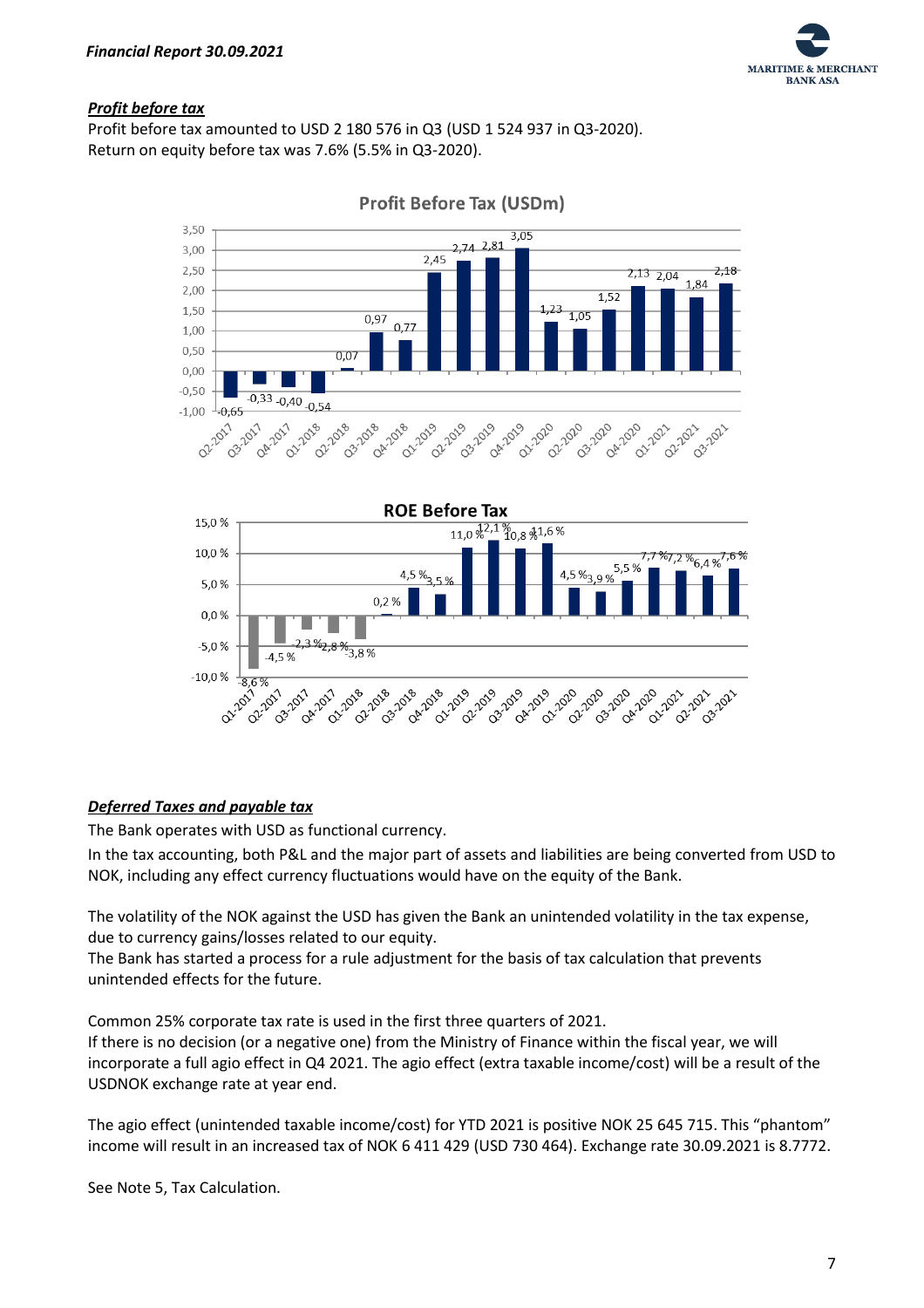

# *Deposit and Liquidity*

Customer deposits amounted to USD 426 826 434 in Q3-2021 (USD 381 586 073 in Q3-2021).

**Customer Deposits vs Customer Lending** 



The deposit to loan ratio was 127% at the end of Q3 2021 (138% in Q3 -2020).

The liquidity situation has been good throughout the quarter. Surplus liquidity of about USD 216 million was mainly invested in interest-bearing securities, deposits in major banks and in Norges Bank. The securities investments are in bonds with good liquidity and very low risk.

The Bank's short-term liquidity risk measured by LCR (Liquidity Coverage Ratio) was 724% (above a minimum requirement of 100%), and the long-term liquidity risk measured by NSFR (net Stable Funding Ratio) was 168% (above a minimum requirement of 100%).

# *Total Assets and Lending*

Total assets ended at USD 552 664 802 in Q3 2021 (USD 551 334 629 in Q3 2020).

Lending to customer increased from USD 269 994 403 in Q4 2020 to USD 335 436 115 in Q3 2021.



# **Customer lending in 2021**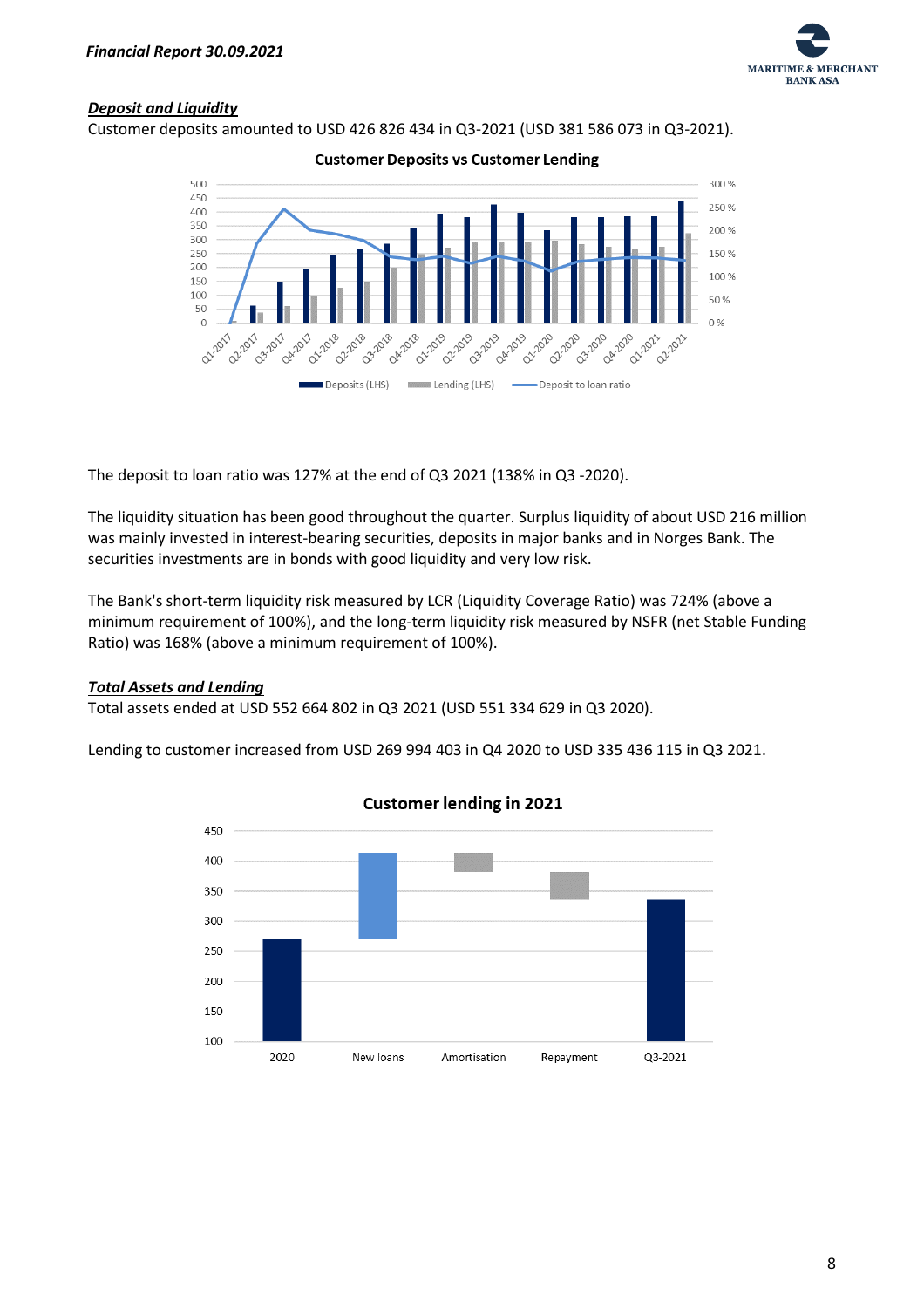

### *Solvency*

Core equity ratio (CET1) was 30.27% 30.09.2021 (35.8% 30.09.2020). The Bank has not issued any subordinated or perpetual bonds.

The Bank paid USD 1 486 680 in dividend for 2020.

# *Risk factors*

# *Credit risk*

The average weighted quality of the portfolio is moderate risk. The migration we saw through 2020 into higher risk classes has been rectified during 2021.

All commitments are secured with  $1<sup>st</sup>$  priority mortgage on vessels, and the large majority of those were secured within 50% of appraised values when granted, and in combination with an estimated moderate Default Probability, this provided for a sound credit portfolio with a limited potential for future losses, and the vessels' values for most clients have a good margin in relation to the outstanding exposures.

In addition to estimating the Default Probability, we also estimate the Loss Given Default on each exposure. Based on the low leverage of financing in combination with financing non-specialized tonnage with strict covenants, the Loss Given Default for the loan portfolio is satisfactory.

The Bank's estimated risk cost, Expected Loss, is calculated as Probability of Default multiplied with Loss Given Default. It is included in all internal return on capital estimations in connection with granting new loans.

The portfolio is distributed in risk classes according to collateral and internal risk classification. The loan portfolio is diversified and is distributed on bulk carriers (36.5%), tankers (35%), container vessels (23.5%), LPG (gas) (4%) and specialized (1%).



The Bank's internal credit strategy has limits for maximum exposure to the various shipping segments, and Acceptable Risk Criteria form guidelines for the lending strategy. All present loan exposures were within the Bank's credit strategy when granted.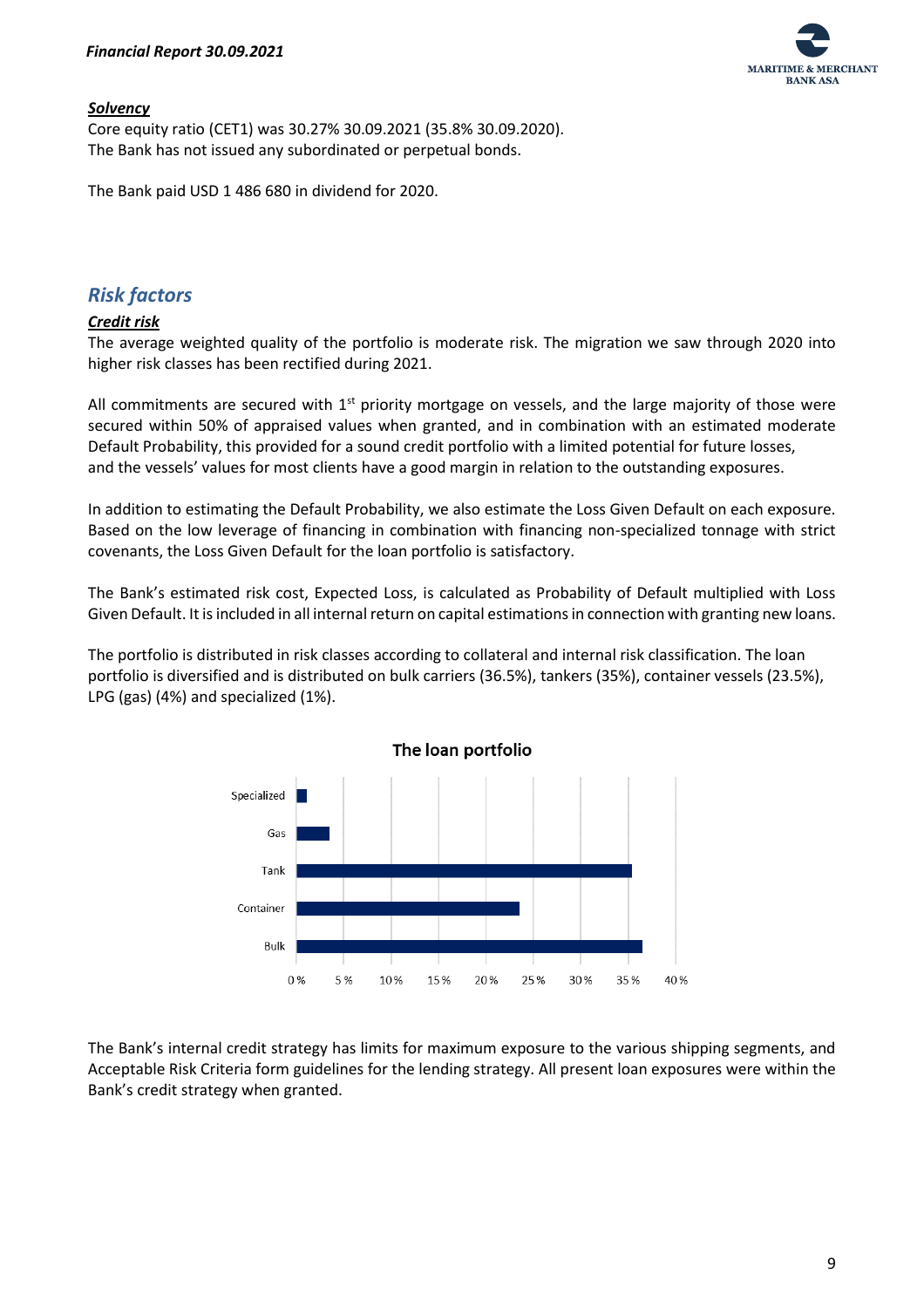

# *Liquidity risk*

Maritime & Merchant Bank ASA has adopted guidelines for management of the Bank's liquidity position to ensure that the Bank maintains a solid liquidity. The Bank has a low liquidity risk profile. Main funding sources are equity and NOK deposits. The Bank has liquidity portfolio/buffers well above minimum requirement. Liquidity stress tests show satisfactory liquidity.

|                   | 30.09.2021 | 30.09.2020 | 31.12.2020 | 31.12.2019 | 31.12.2018 |
|-------------------|------------|------------|------------|------------|------------|
| LCR               | 724%       | 375%       | 353%       | 636%       | 444%       |
| Deposit Ratio (1) | 77%        | 69%        | 78%        | 77%        | 78%        |
|                   |            |            |            |            |            |

 *(1) % of total assets*

#### *Interest rate risk*

Maritime & Merchant Bank ASA has defined guidelines that set limits for the maximum interest rate risk. Any exposure exceeding the interest rate risk limits shall be mitigated by using hedging instruments.

## *Market risk*

Maritime & Merchant Bank ASA has developed guidelines and limits for counterparty exposure, maturity per counterpart, average duration of portfolio and foreign exchange risk.

## *Operational risk*

Maritime & Merchant Bank ASA has established operational risk policy and guidelines. Contingency plans have been established, and insurance (professional responsibility, crime and Board of Directors responsibility) is purchased in order to reduce risk.

## *Ratios*

| <b>Ratios</b>                 | <b>YTD 2021</b> | <b>YTD 2020</b> | 2020  |
|-------------------------------|-----------------|-----------------|-------|
| Cost/Income Ratio             | 50%             | 50.5%           | 52%   |
| Return on Equity before tax   | 7.1%            | 4.7%            | 5.5%  |
| Net Income Margin             | 3.0%            | 2.69%           | 2.74% |
| Net Interest Margin           | 2.8%            | 2.69%           | 2.58% |
| Deposit to loan Ratio         | 127%            | 138%            | 142%  |
| <b>LCR</b>                    | 724%            | 375%            | 353%  |
| <b>NPL Ratio</b>              | 0%              | 0.9%            | 0%    |
| Equity Ratio (CET1)           | 30.3%           | 35.8%           | 36.1% |
| Loss allowance/Loan ratio     | 0.43%           | 0.86%           | 0,53% |
| Ratio formulas, se Appendix 1 |                 |                 |       |

#### **Outlook**

We are facing a global logistic situation which is expected to last for a considerable time going forward and contain the usual amount of uncertainties which we are used to in international shipping. As a project oriented bank for the shipping industry, we are ready to continue to support our clients to make interesting investments in markets that undoubtedly will provide many opportunities.

#### **----------------------------------- Oslo November 11th , 2021**

Board of Directors, Maritime & Merchant Bank ASA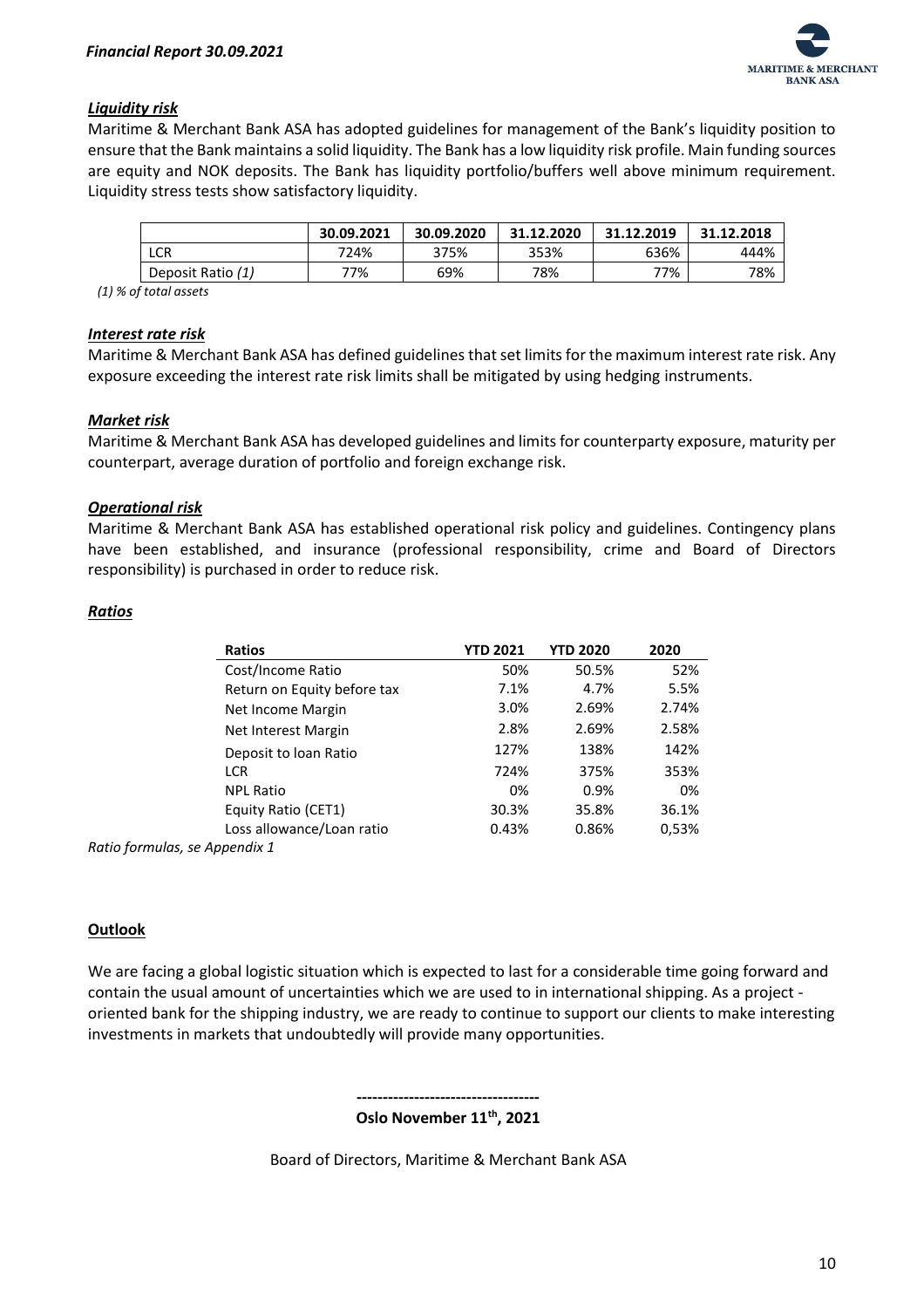

# <span id="page-11-0"></span>**Statement of Profit & Loss**

| $01.07 - 30.09$<br>$01.07 - 30.09$<br>$01.01 - 30.09$<br>$01.01 - 30.09$<br>$01.01 - 31.12$<br>- In USD<br>Note<br>Interest income and related income<br>Interest income from customers (effective Interest method)<br>4 2 6 5 3 6 2<br>19 325 904<br>5 261 377<br>13 797 935<br>15 330 547<br>179 105<br>709 538<br>Interest from certificates and bonds<br>173 908<br>1507326<br>1672510<br>Interest from credit institutions (effective interest method)<br>2 5 1 1<br>$-100$<br>2511<br>259 400<br>257 617<br>14 509 985<br>5 437 796<br>4 4 4 4 3 6 7<br>17 097 274<br>21 256 031<br>Total interest income and related income<br><b>Interest expenses</b><br>0<br>$-32157$<br>$-78855$<br>$-103735$<br>Interest and similar expenses of loans to credit institutions<br>$-24447$<br>Interest and related expenses of loans to customers<br>$-1100021$<br>$-1834914$<br>$-3$ 163 102<br>$-5701123$<br>$-6883187$<br>Net interest expenses from financial derivatives<br>-494 893<br>10589<br>$-72732$<br>184 893<br>-484 983 |
|----------------------------------------------------------------------------------------------------------------------------------------------------------------------------------------------------------------------------------------------------------------------------------------------------------------------------------------------------------------------------------------------------------------------------------------------------------------------------------------------------------------------------------------------------------------------------------------------------------------------------------------------------------------------------------------------------------------------------------------------------------------------------------------------------------------------------------------------------------------------------------------------------------------------------------------------------------------------------------------------------------------------------------|
|                                                                                                                                                                                                                                                                                                                                                                                                                                                                                                                                                                                                                                                                                                                                                                                                                                                                                                                                                                                                                                  |
|                                                                                                                                                                                                                                                                                                                                                                                                                                                                                                                                                                                                                                                                                                                                                                                                                                                                                                                                                                                                                                  |
|                                                                                                                                                                                                                                                                                                                                                                                                                                                                                                                                                                                                                                                                                                                                                                                                                                                                                                                                                                                                                                  |
|                                                                                                                                                                                                                                                                                                                                                                                                                                                                                                                                                                                                                                                                                                                                                                                                                                                                                                                                                                                                                                  |
|                                                                                                                                                                                                                                                                                                                                                                                                                                                                                                                                                                                                                                                                                                                                                                                                                                                                                                                                                                                                                                  |
|                                                                                                                                                                                                                                                                                                                                                                                                                                                                                                                                                                                                                                                                                                                                                                                                                                                                                                                                                                                                                                  |
|                                                                                                                                                                                                                                                                                                                                                                                                                                                                                                                                                                                                                                                                                                                                                                                                                                                                                                                                                                                                                                  |
|                                                                                                                                                                                                                                                                                                                                                                                                                                                                                                                                                                                                                                                                                                                                                                                                                                                                                                                                                                                                                                  |
|                                                                                                                                                                                                                                                                                                                                                                                                                                                                                                                                                                                                                                                                                                                                                                                                                                                                                                                                                                                                                                  |
|                                                                                                                                                                                                                                                                                                                                                                                                                                                                                                                                                                                                                                                                                                                                                                                                                                                                                                                                                                                                                                  |
| Other fees and commissions<br>-39 547<br>-45 737<br>$-134369$<br>-134 757<br>$-183953$                                                                                                                                                                                                                                                                                                                                                                                                                                                                                                                                                                                                                                                                                                                                                                                                                                                                                                                                           |
| -6 409 628<br>-1 128 979<br>-1985 541<br>-3 137 026<br>-7 655 858<br>Net interest expenses and related expenses                                                                                                                                                                                                                                                                                                                                                                                                                                                                                                                                                                                                                                                                                                                                                                                                                                                                                                                  |
|                                                                                                                                                                                                                                                                                                                                                                                                                                                                                                                                                                                                                                                                                                                                                                                                                                                                                                                                                                                                                                  |
| 4 308 817<br>2 458 826<br>11 372 958<br>10 687 646<br>13 600 173<br>Net interest income and related income                                                                                                                                                                                                                                                                                                                                                                                                                                                                                                                                                                                                                                                                                                                                                                                                                                                                                                                       |
|                                                                                                                                                                                                                                                                                                                                                                                                                                                                                                                                                                                                                                                                                                                                                                                                                                                                                                                                                                                                                                  |
| Commissions, other fees and income from banking<br>205 385<br>557830<br>468 299<br>779 947<br>162 777                                                                                                                                                                                                                                                                                                                                                                                                                                                                                                                                                                                                                                                                                                                                                                                                                                                                                                                            |
| Commissions, other fees and expenses from banking<br>$-8256$<br>$-31006$<br>$-24034$<br>$-32111$<br>$-10499$                                                                                                                                                                                                                                                                                                                                                                                                                                                                                                                                                                                                                                                                                                                                                                                                                                                                                                                     |
| Net value adjustments on foreign exchange and financial<br>$-97887$<br>198 644<br>97 174<br>$-326066$<br>61966                                                                                                                                                                                                                                                                                                                                                                                                                                                                                                                                                                                                                                                                                                                                                                                                                                                                                                                   |
| Net value adjustments on interest-bearing securities<br>29 9 92<br>213 985<br>145 439<br>$-28466$<br>56 190                                                                                                                                                                                                                                                                                                                                                                                                                                                                                                                                                                                                                                                                                                                                                                                                                                                                                                                      |
| 4 393 200<br>3 068 585<br>10777380<br>14 466 165<br><b>Total income</b><br>12 142 396                                                                                                                                                                                                                                                                                                                                                                                                                                                                                                                                                                                                                                                                                                                                                                                                                                                                                                                                            |
|                                                                                                                                                                                                                                                                                                                                                                                                                                                                                                                                                                                                                                                                                                                                                                                                                                                                                                                                                                                                                                  |
| Salaries, administration and other operating expenses<br>-1 236 388<br>-3 729 459<br>-3 507 866<br>-4 866 312<br>Salaries and personnel expenses<br>$-1168400$                                                                                                                                                                                                                                                                                                                                                                                                                                                                                                                                                                                                                                                                                                                                                                                                                                                                   |
| Administrative and other operating expenses<br>-442 826<br>$-373408$<br>-1 420 943<br>-1 093 008<br>-1 539 158                                                                                                                                                                                                                                                                                                                                                                                                                                                                                                                                                                                                                                                                                                                                                                                                                                                                                                                   |
| $-1679214$<br>Net salaries, administration and other operating expenses<br>$-1541808$<br>-5 150 402<br>-4 600 874<br>-6 405 470                                                                                                                                                                                                                                                                                                                                                                                                                                                                                                                                                                                                                                                                                                                                                                                                                                                                                                  |
| 8<br>-288 712<br>Total depreciation and impairment of fixed and intangible assets<br>-322 931<br>-924 464<br>-836 996<br>$-1$ 126 358                                                                                                                                                                                                                                                                                                                                                                                                                                                                                                                                                                                                                                                                                                                                                                                                                                                                                            |
| -2 002 144<br>-1830 520<br>-6 074 866<br>-5 437 871<br>-7 531 828<br><b>Total operating expenses</b>                                                                                                                                                                                                                                                                                                                                                                                                                                                                                                                                                                                                                                                                                                                                                                                                                                                                                                                             |
|                                                                                                                                                                                                                                                                                                                                                                                                                                                                                                                                                                                                                                                                                                                                                                                                                                                                                                                                                                                                                                  |
| 2 391 055<br>1 2 3 8 0 6 5<br>6067530<br>5 339 509<br>6934337<br><b>Operating result</b>                                                                                                                                                                                                                                                                                                                                                                                                                                                                                                                                                                                                                                                                                                                                                                                                                                                                                                                                         |
| Loan loss provisions (IFRS - 9)<br>4<br>$-210479$<br>286872<br>$-656$<br>-1 534 590<br>$-616$ 193                                                                                                                                                                                                                                                                                                                                                                                                                                                                                                                                                                                                                                                                                                                                                                                                                                                                                                                                |
| Impairments (Credit Loss)<br>0<br>-386 435                                                                                                                                                                                                                                                                                                                                                                                                                                                                                                                                                                                                                                                                                                                                                                                                                                                                                                                                                                                       |
| 1524937<br>Profit $(+)$ / Loss $(-)$ for the period before tax<br>2 180 576<br>6066875<br>3 804 920<br>5931710                                                                                                                                                                                                                                                                                                                                                                                                                                                                                                                                                                                                                                                                                                                                                                                                                                                                                                                   |
| 5<br>$-698996$<br>$-545144$<br>$-381234$<br>-1 516 719<br>-951 230<br>Income tax                                                                                                                                                                                                                                                                                                                                                                                                                                                                                                                                                                                                                                                                                                                                                                                                                                                                                                                                                 |
| Result for the period after tax<br>1635432<br>1 143 703<br>4 5 5 0 1 5 6<br>2853690<br>5 2 3 2 7 1 4                                                                                                                                                                                                                                                                                                                                                                                                                                                                                                                                                                                                                                                                                                                                                                                                                                                                                                                             |
| 1143703<br>2853690<br>5 232 714<br>Comprehensive result for the period<br>1635432<br>4550156                                                                                                                                                                                                                                                                                                                                                                                                                                                                                                                                                                                                                                                                                                                                                                                                                                                                                                                                     |

- *Q3 numbers (2021 and 2020) are not audited.*

- *Income tax: See page 7 "Deferred taxes and payable tax" and Note 5 "Estimated taxation of profit"*

- *Income tax will affect "Result after Tax", "Total Equity" and "Other Liabilities" (Tax)*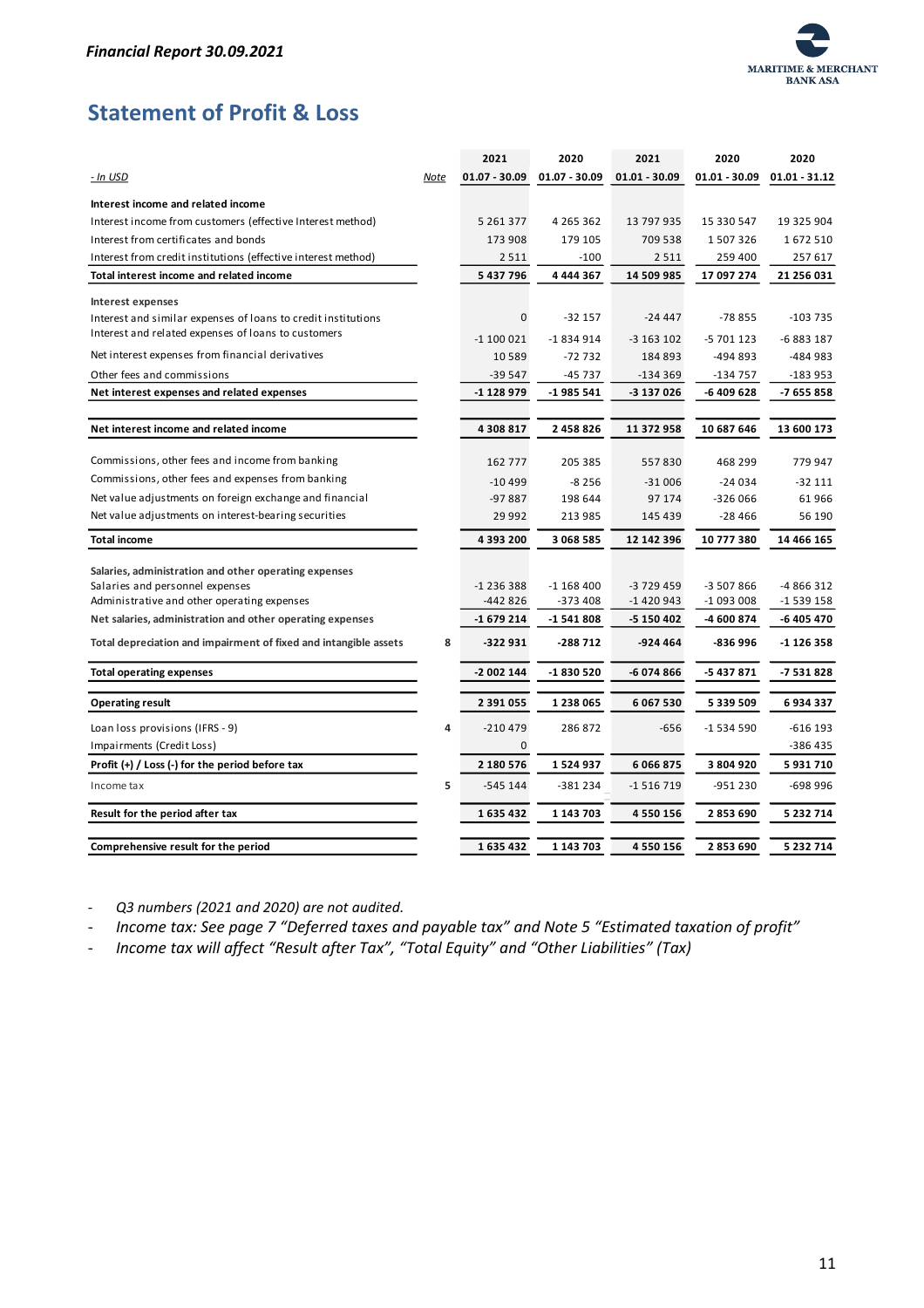

## Balance Sheet

| <b>Assets</b>                                        |      | 2021        | 2020        | 2020          |
|------------------------------------------------------|------|-------------|-------------|---------------|
| - In USD                                             | Note | 30.09.2021  | 30.09.2021  | 31.12.2020    |
| Cash and balances at Central Bank                    |      | 7868701     | 6980409     | 7 746 507     |
| Lending to and receivables from credit institutions  |      | 76 839 694  | 71 654 865  | 49 294 414    |
| Lending to customers                                 | 4    | 335 436 115 | 275 657 263 | 269 994 403   |
| Loss provisions on loans to customers                | 4    | -1 429 270  | -2 357 582  | -1 428 614    |
| Net lending to cutomers                              |      | 334 006 846 | 273 299 681 | 268 565 789   |
|                                                      |      |             |             |               |
| Certificates, bonds and other receivables            |      |             |             |               |
| Commercial papers and bonds valued at market value   | 4    | 131 020 415 | 196 062 155 | 212 183 694   |
| Commercial papers and bonds valued at amortised cost |      | 0           | 0           |               |
| Certificates, bonds and other receivables            |      | 131 020 415 | 196 062 155 | 212 183 694   |
| Shares                                               |      | 114 386     | 79 682      | 83 759        |
| Intangible assets                                    |      |             |             |               |
| Deferred tax assets                                  |      | 0           | 0           | 0             |
| Other intangible assets                              | 8    | 527586      | 1 289 096   | 1 209 188     |
| <b>Total intangible assets</b>                       |      | 527 586     | 1 289 096   | 1 209 188     |
| <b>Fixed assets</b>                                  |      |             |             |               |
| Fixed assets                                         | 8    |             |             | 668 390       |
|                                                      |      | 410 222     | 674 723     |               |
| <b>Total fixed assets</b>                            |      | 410 222     | 674 723     | 668 390       |
| Other assets                                         |      |             |             |               |
| Financial derivatives                                | 9    | 1600891     | 907 764     | 2839018       |
| Other assets                                         |      | 20 287      | 108 998     | 51 736        |
| <b>Total other assets</b>                            |      | 1621178     | 1016762     | 2890754       |
| <b>Expenses paid in advance</b>                      |      |             |             |               |
| Prepaid, not accrued expenses                        |      | 255 774     | 277 256     | 220 446       |
| <b>Total prepaid expenses</b>                        |      | 255 774     | 277 256     | 220 446       |
| <b>TOTAL ASSETS</b>                                  |      | 552 664 802 | 551 334 629 | 542 862 941   |
| Liabilities and shareholders equity                  |      |             |             |               |
| <u>- In USD</u>                                      |      | 30.09.2021  | 30.09.2020  | 31.12.2020    |
| Liabilities                                          |      |             |             |               |
| Loans and deposits from credit institutions          |      | 0           | 31 671 149  | 35 199 014    |
|                                                      |      |             |             |               |
| Deposits from and liabilities to customers           |      | 426 826 434 | 381 586 073 | 384 727 502   |
| <b>Total loans and deposits</b>                      |      | 426 826 434 | 413 257 222 | 419 926 516   |
| <b>Other liabilities</b>                             |      |             |             |               |
| Financial derivatives                                | 9    | 5 471 350   | 22 265 237  | 5 0 2 6 0 7 4 |
| Other liabilities                                    | 10   | 2817393     | 4 002 565   | 3 612 853     |
| <b>Total other liabilities</b>                       |      | 8 288 743   | 26 267 802  | 8 638 926     |
|                                                      |      |             |             |               |
| Accrued expenses and received unearned income        |      |             |             |               |
| Accrued expenses and received unearned income        | 10   | 878 110     | 710 358     | 735 195       |
| Total accrued expenses and received unearned income  |      | 878 110     | 710 358     | 735 195       |
| <b>Total Liabilities</b>                             |      | 435 993 288 | 440 235 382 | 429 300 638   |
| <b>Shareholders equity</b>                           |      |             |             |               |
| Paid-in capital                                      |      |             |             |               |
| Share capital                                        | 11   | 9 708 655   | 9708655     | 9708655       |
| Share premium account                                |      | 94 148 865  | 94 148 865  | 94 148 864    |
| Total paid-in capital                                |      | 103 857 520 | 103 857 520 | 103 857 519   |
| <b>Other Equity</b>                                  |      |             |             |               |
| Retained earnings, other                             |      | $-221657$   | -351 425    | -267 393      |
| Retained earnings                                    |      | 13 035 652  | 7 593 152   | 9 972 177     |
| <b>Total other equity</b>                            |      | 12 813 995  | 7 241 727   | 9 704 784     |
| <b>Total shareholder equity</b>                      |      | 116 671 515 |             | 113 562 303   |
|                                                      |      |             | 111 099 247 |               |
| TOTAL SHAREHOLDERS EQUITY AND LIABILITIES            |      | 552 664 802 | 551 334 629 | 542 862 941   |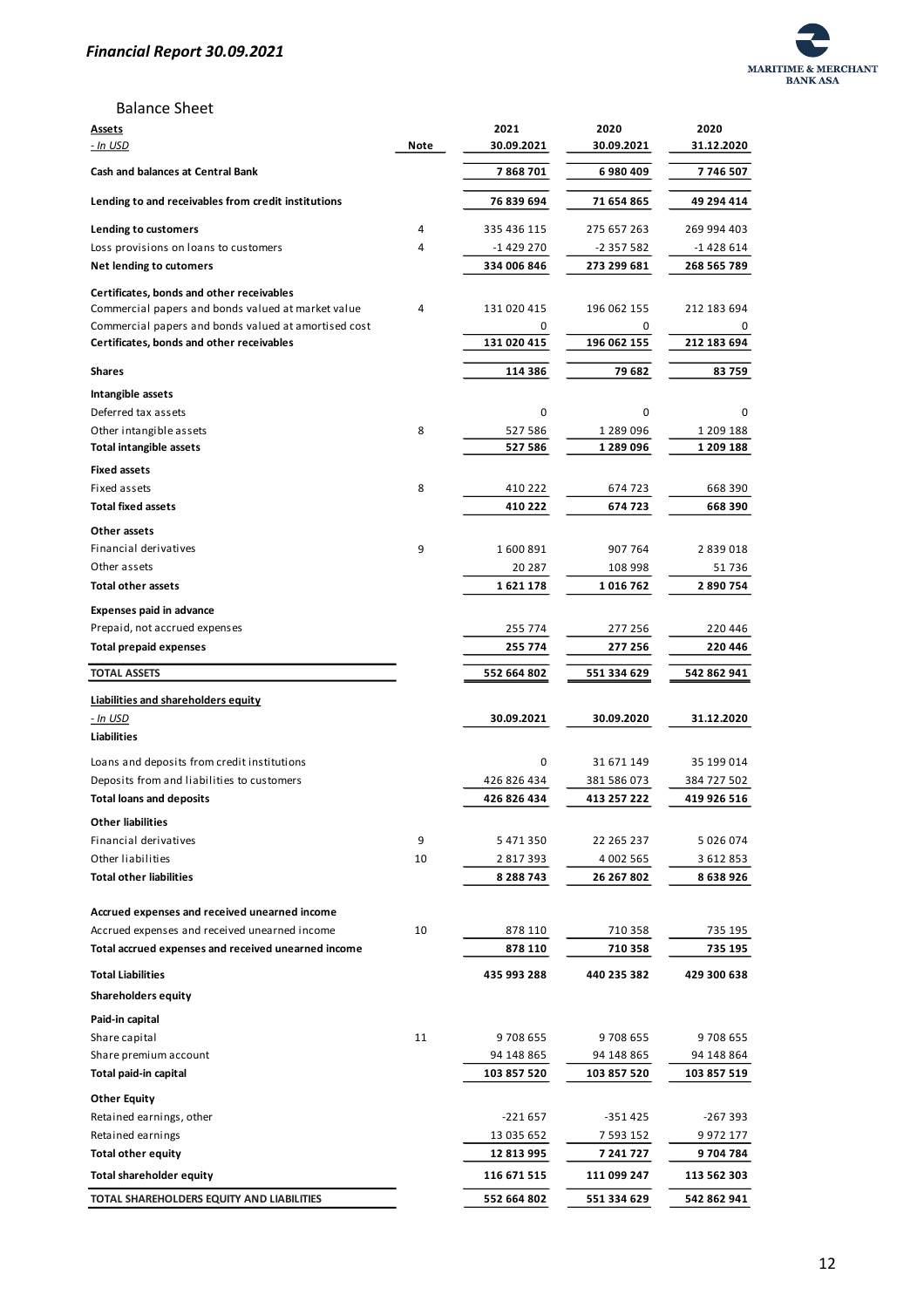

# <span id="page-13-0"></span>**Statement of Equity**

| - In USD                 |               | <b>Share</b> | <b>Retained</b> | Other free |                     |
|--------------------------|---------------|--------------|-----------------|------------|---------------------|
|                          | Share capital | premium      | earnings        | equity     | <b>Total equity</b> |
| Equity as per 31.12.2017 | 5 590 977     | 55 123 649   | -3 000 306      | 0          | 57 714 320          |
| Loss allowance in        |               |              |                 |            |                     |
| accordance with IFRS 9   |               |              |                 | $-407282$  | $-407282$           |
| Share issue              | 3 0 3 9 6 6 2 | 28 172 937   |                 | $-172771$  | 31 039 828          |
| Employee stock option    |               |              |                 | 23 683     | 23 683              |
| Profit                   | 0             | 0            | $-336915$       |            | -336 915            |
| Equity as per 31.12.2018 | 8 630 639     | 83 296 586   | -3 337 221      | -556 370   | 88 033 634          |
|                          |               |              |                 |            |                     |
| Share issue              | 1078016       | 10 852 279   |                 | $-164303$  | 11 765 992          |
| Employee stock option    |               |              |                 | 282 013    | 282 013             |
| Profit                   |               |              | 8076683         |            | 8076683             |
| Equity as per 31.12.2019 | 9708655       | 94 148 865   | 4739462         | -438 660   | 108 158 322         |
| Employee stock option    |               |              |                 | 171 267    | 171 267             |
| Profit                   |               |              | 5 2 3 2 7 1 5   |            | 5 2 3 2 7 1 5       |
| Equity as per 31.12.2020 | 9708655       | 94 148 865   | 9 9 7 2 1 7 7   | -267 393   | 113 562 304         |
| Employee stock option    |               |              |                 | 11 159     | 11 159              |
| Profit                   |               |              | 1532344         | 0          | 1 532 344           |
| Equity as per 31.03.2021 | 9708655       | 94 148 865   | 11 504 520      | $-256234$  | 115 105 806         |
| Employee stock option    |               |              |                 | 22839      | 22839               |
| Dividend payment         |               |              | $-1486680$      |            | $-1486680$          |
| Profit                   |               |              | 1 382 380       | 0          | 1382380             |
|                          |               |              |                 |            |                     |
| Equity as per 30.06.2021 | 9708655       | 94 148 865   | 11 400 221      | -233 395   | 115 024 346         |
| Employee stock option    |               |              |                 | 11 737     | 11 737,0            |
| Profit                   |               |              | 1635432         | 0          | 1 635 432,3         |
| Equity as per 30.09.2021 | 9708655       | 94 148 865   | 13 035 653      | $-221658$  | 116 671 515         |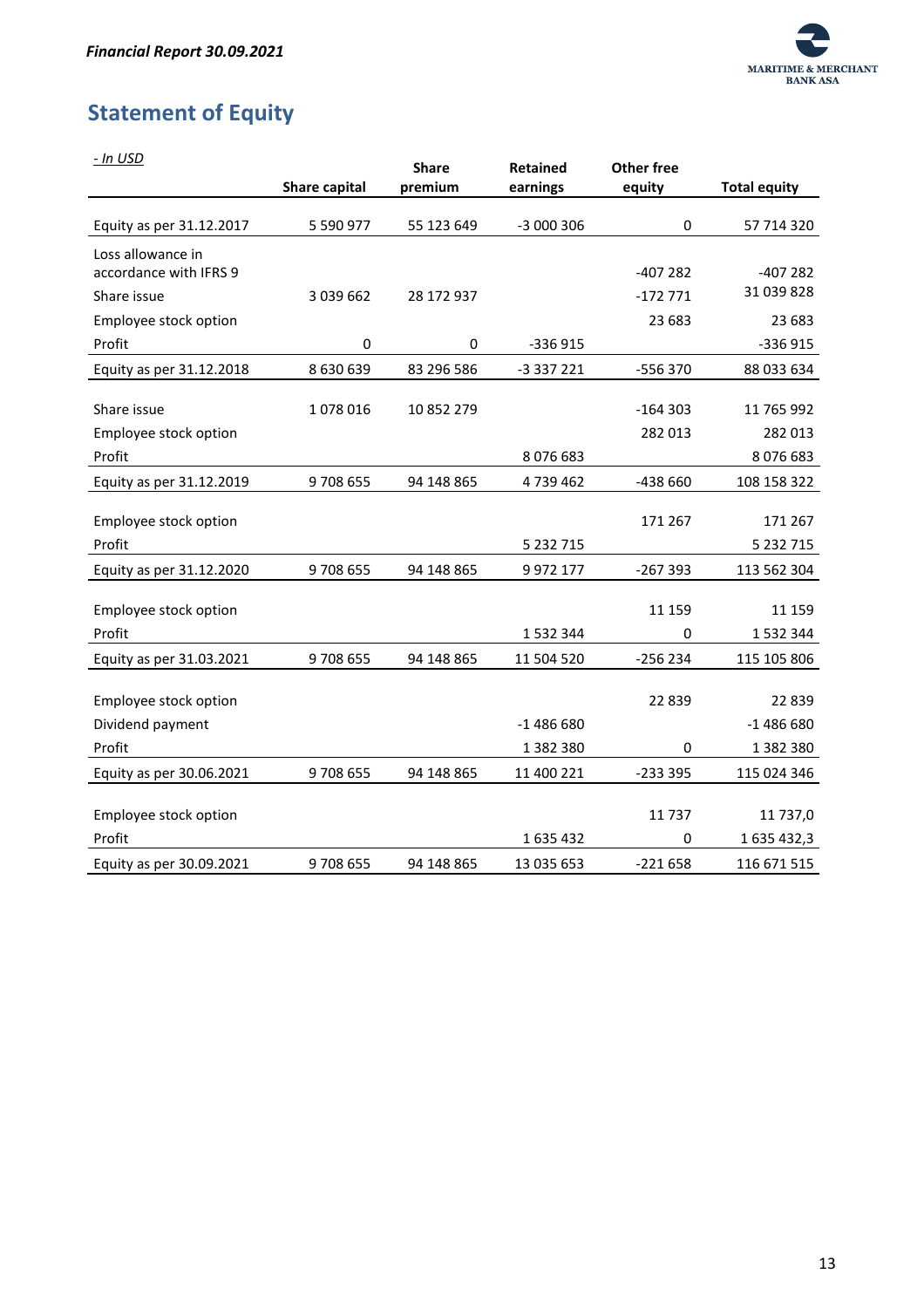

# <span id="page-14-0"></span>**Statement of Cash Flows**

| - In USD                                                     | 30.09.2021  | 30.09.2020  | 31.12.2020  |
|--------------------------------------------------------------|-------------|-------------|-------------|
| <b>Cashflow from operational activities</b>                  |             |             |             |
| Profit before tax                                            | 6 0 6 8 7 5 | 5 931 710   | 5 931 710   |
|                                                              |             |             |             |
| Change in loans to customers excluding accrued interest      | -65 111 987 | 24 857 163  | 24 857 163  |
| Change in deposits from customers excluding accrued interest | 39 059 622  | -13 511 348 | -13 511 348 |
| Change in loans and deposits from credit institutions        | -35 199 014 | 35 199 014  | 35 199 014  |
| Change in certificates and bonds                             | 81 163 278  | $-60849008$ | -60 849 008 |
| Change in shares, mutual fund units and other securities     | $-30626$    | $-38489$    | $-38489$    |
| Change in financial derivatives                              | 1683403     | -5 811 256  | -5 811 256  |
| Change in other assets and other liabilities                 | $-656424$   | $-672218$   | $-672218$   |
| Interest income and related income from customers            | -13 797 935 | -19 325 904 | -19 325 904 |
| Interest received from customers                             | 13 468 865  | 20 204 470  | 20 204 470  |
| Net interest expenses and related expenses to customers      | 3 163 102   | 6883187     | 6 883 187   |
| Interest paid to customers                                   | -123 792    | -6 883 187  | -6 883 187  |
| Ordinary depreciation                                        | 924 464     | 1 123 637   | 1 123 637   |
| Other non cash items                                         | $-123469$   | $-281515$   | $-281515$   |
| Net cash flow from operating activities                      | 30 486 361  | -13 173 743 | -13 173 743 |
| Payments for acquisition of assets                           | 0           | $-26811$    | $-26811$    |
| Net cash flow from investing activities                      | 0           | $-26811$    | $-26811$    |
| Issuance of equity                                           | 0           | 0           | 0           |
| Lease payments                                               | $-247228$   | $-324108$   | $-324108$   |
| <b>Dividend Payments</b>                                     | $-1486680$  | 0           | 0           |
| Net cash flow from financing activities                      | -1 733 908  | $-324108$   | -324 108    |
| Effect of exchange rate changes and other                    | -1 084 980  | 80 505      | 80 505      |
| Sum cash flow                                                | 27 667 473  | -13 444 158 | -13 444 158 |
| Net change in cash and cash equivalents                      | 27 667 473  | -13 444 158 | -13 444 158 |
| Cash and cash equivalent as per 01.01.                       | 57 040 922  | 70 485 080  | 70 485 080  |
| Cash and cash equivalent as per 30.09.                       | 84 708 395  | 57 040 922  | 57 040 922  |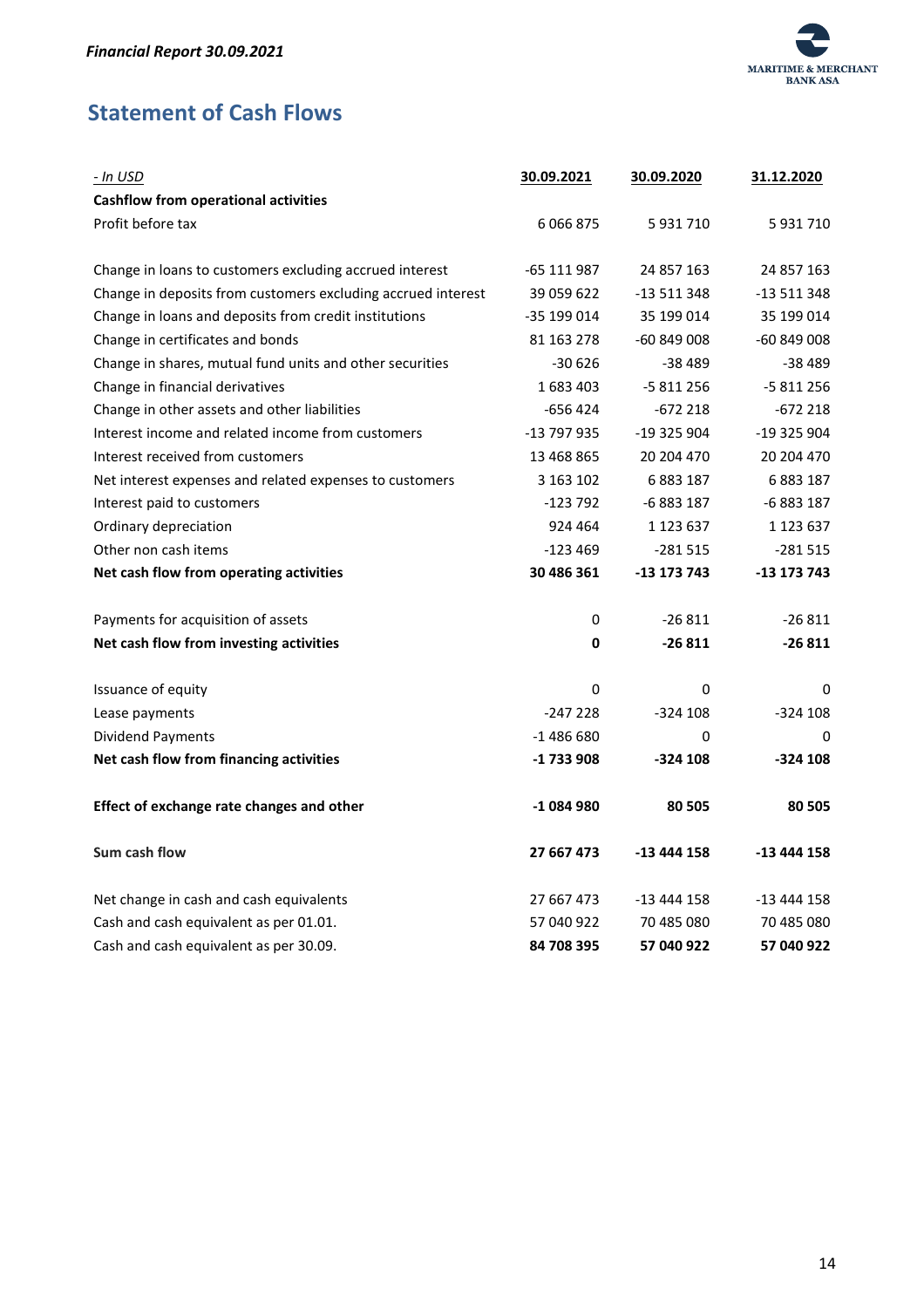

# <span id="page-15-0"></span>**Notes 30.09.2021.**

# <span id="page-15-1"></span>Note 1, Reporting entity

Maritime & Merchant Bank ASA is a company domiciled in Norway. The Bank's registered office is at Haakon VIIs gate 1, 0161 Oslo. The Bank is primarily involved in corporate banking.

# <span id="page-15-2"></span>Note 2, General accounting principles

The interim report for the first three quarters of 2021 is prepared according to IAS 34 Interim Financial Reporting and IFRS as adopted by EU. The interim report for the first three quarters of 2021 is prepared using the same accounting principles and calculation methods as described in the Annual Report 2020.

# <span id="page-15-3"></span>Note 3, Functional and presentation currency

These consolidated financial statements are presented in USD, which is the Bank's functional currency. The Bank's taxation currency is NOK.

USDNOK exchange rate 30.09.2021: 8.7772 (31.12.2020: 8,5451)

# <span id="page-15-4"></span>**RISK**

<span id="page-15-5"></span>Note 4, Risk

# <span id="page-15-6"></span>*Risk Management and Capital Adequacy*

The Capital Adequacy figures for Maritime & Merchant Bank ASA are based on the calculation by means of the standardised approach.

# **Credit risk**

The Bank has chosen the basic approach for calculation credit risk (Risk-Weighted Assets).

# **Operational risk**

The Bank has chosen to apply the basic approach under Pilar 1 for calculating operational risk. This applies a capital requirement of 15 per cent of the annual income reported in the last three years.

# **Market risk**

The market risk of the Bank is modest and is calculated using the standardised approach in Pilar 1.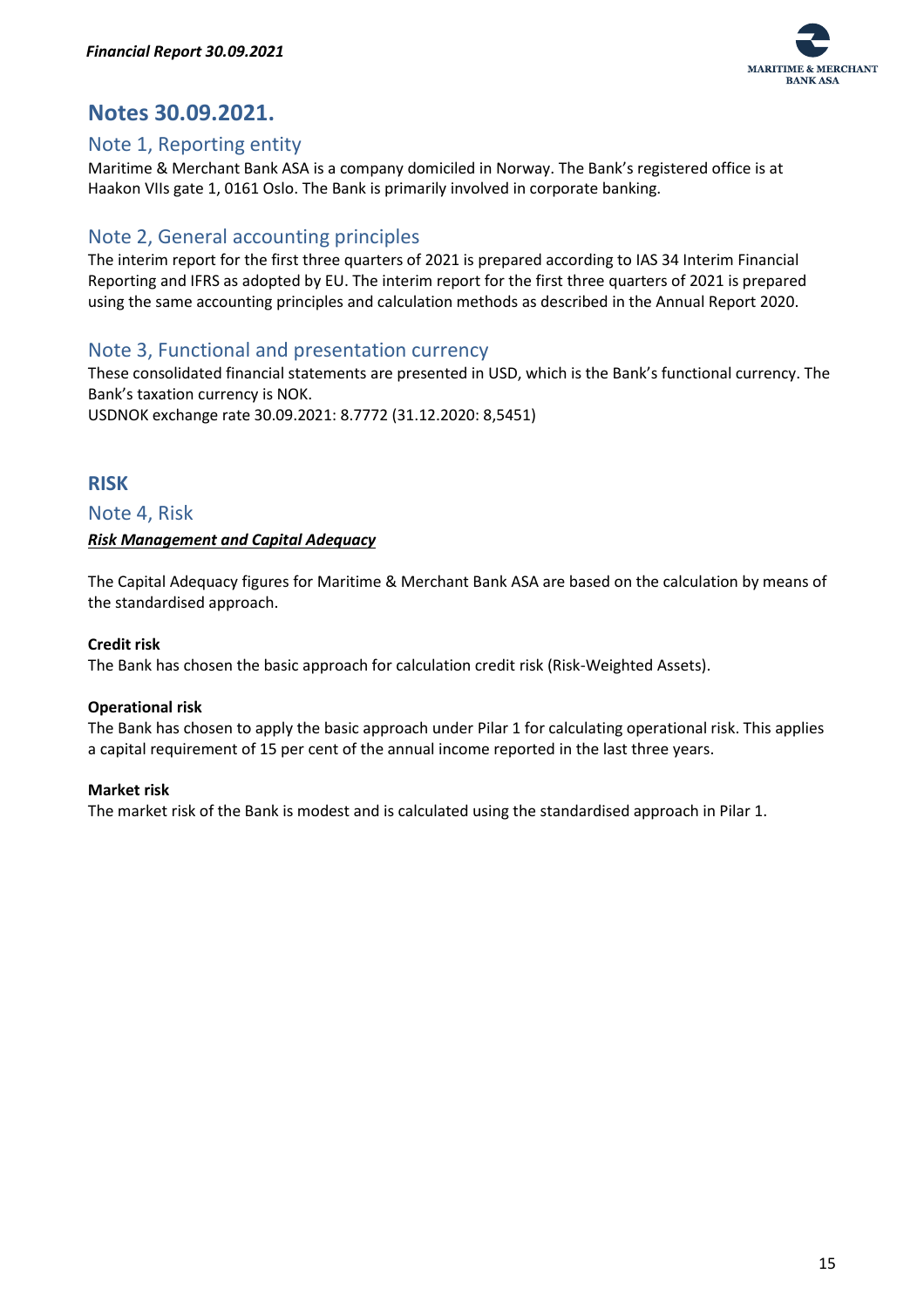

<span id="page-16-0"></span>*Capital Adequacy*

| <b>Amounts in 1000 USD</b>                      | 30.09.2021 | 30.09.2020 | 31.12.2020 |
|-------------------------------------------------|------------|------------|------------|
|                                                 |            |            |            |
|                                                 |            |            |            |
| Share capital                                   | 9709       | 9709       | 9709       |
| + Other reserves                                | 106 963    | 101 391    | 102 354    |
| - Dividend                                      |            |            |            |
| - Deferred tax assets and intangible assets     | $-528$     | $-1289$    | $-1209$    |
| - This year's result                            | $-4550$    | $-2854$    |            |
| - Adjustments to CET1 due to prudential filters | $-138$     | $-196$     | $-220$     |
| <b>Common Equity Tier 1 (CET 1)</b>             | 111 456    | 106 760    | 110 633    |
| <b>Calculation basis</b>                        |            |            |            |
| <b>Credit Risks</b>                             |            |            |            |
| + Bank of Norway                                |            |            |            |
| + Local and regional authorities                |            |            |            |
| + Institutions                                  | 15 2 24    | 12 165     | 10 347     |
| + Companies                                     | 310 535    | 246 342    | 246 245    |
| + Covered bonds                                 | 11577      | 18 209     | 19 148     |
| + Shares                                        | 114        | 80         | 84         |
| + Other assets                                  | 686        | 952        | 941        |
| <b>Total Credit risks</b>                       | 338 136    | 277 748    | 276 765    |
| + Operational risk                              | 26 691     | 19423      | 27 4 16    |
| + Counterparty risk derivatives (CVA-risk)      | 3 3 3 5    | 1411       | 2437       |
| <b>Total calculation basis</b>                  | 368 163    | 298 582    | 306 618    |
|                                                 |            |            |            |
| <b>Capital Adequacy</b>                         |            |            |            |
| <b>Common Equity Tier 1%</b>                    | 30.27 %    | 35.76 %    | 36.08%     |
| Total capital %                                 | 30.27 %    | 35.76 %    | 36.08%     |

The Bank does not expect any significant changes in Capital Adequacy as a result of changes in the regulations in relation to additional buffer requirements that will be implemented in the legislation from 2022.

#### <span id="page-16-1"></span>*Credit Risk*

Credit risk is the major risk to the Bank. Maritime & Merchant Bank ASA may face a loss if the borrower is not able to pay interest or principal as agreed upon, provided the pledged collateral is not sufficient to cover the Bank's exposure.

The Bank monitors market developments in segments where it has exposure and takes a proactive approach towards the risks taken.

The Bank's internal credit strategy has limits for maximum exposure to the various shipping segments, and Acceptable Risk Criteria form guidelines for the lending strategy.

The Bank uses an internally developed scorecard model for assessing the credit risk in the loan portfolio. The scorecard model predicts Probability of Default (PD), Loss Given Default (LGD) and risk class (from 1 to 10). Default is failure to satisfy the terms of a loan obligation or failure to pay back a loan.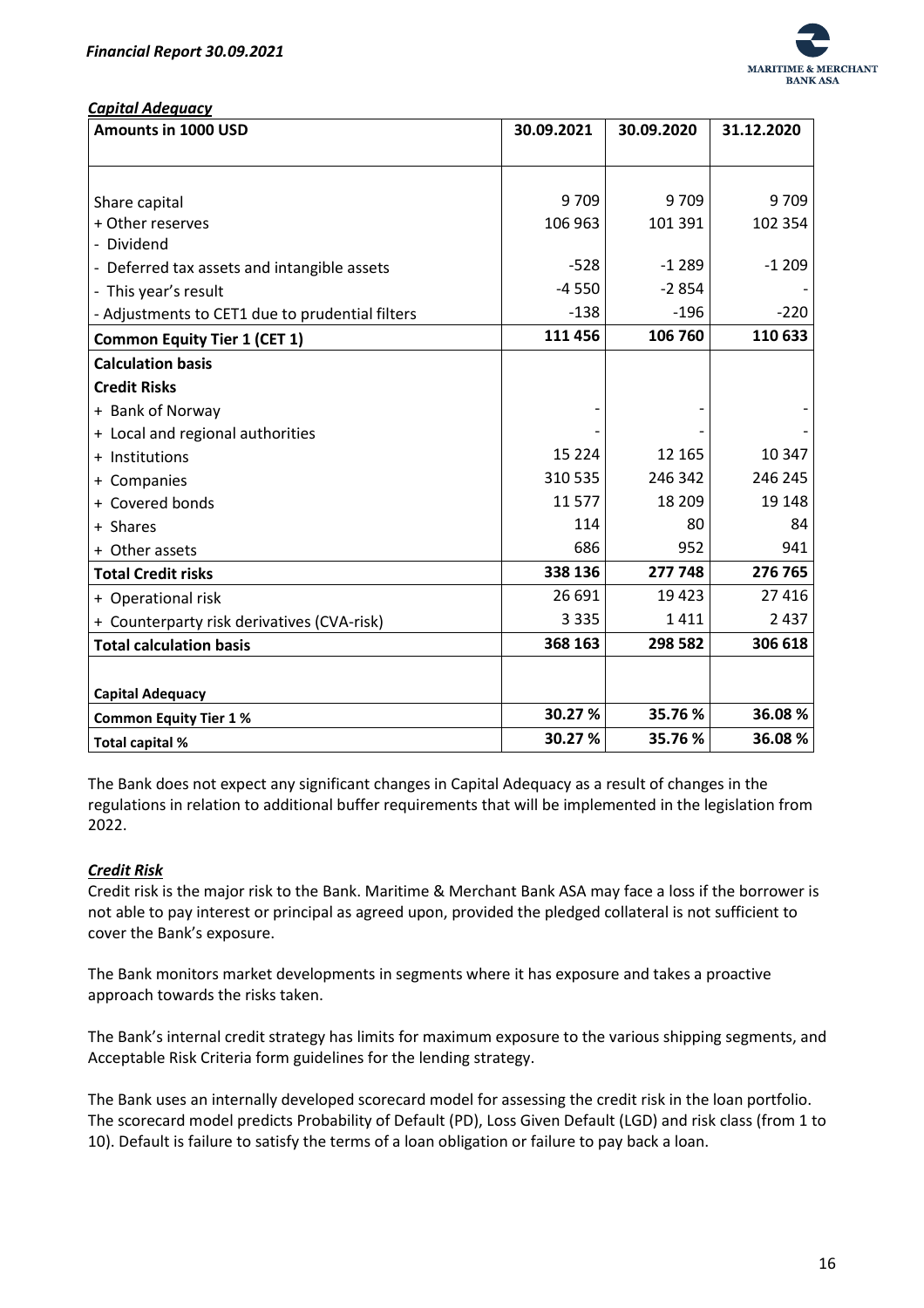

Significant judgements are required when assessing models and assumptions, and resulting estimates are thus uncertain in nature. The model is based on experience and criteria well known in scoring models. The model is validated on a regular basis.

Forward looking factors, like expected freight earnings and ship values, are based on one year forward estimates. Time charter rates for each specific segment and interest rates that are used in the model are those prevailing at the time of scoring.

Input in the scoring model for establishing the PD for one specific exposure can either be the actual earnings based on freight contracts entered into, or shipbrokers earnings estimates for the next 12 months, normally expressed in the time charter rates for the period going 12 months forward.

When a loan is granted, the PD is estimated for the full tenor of the loan, and projected future cash flow is based on long term time charter rates for similar tenor (if available) in combination with consideration of low rate scenarios.

Risk classification is done once per year as a minimum in connection with annual renewal of exposures, or more frequently if there are shifts in input factors which are not regarded as temporary.

## Risk classes and credit score:

|             | Very low risk Credit score: 1-2  | PD: | $0.00 - 0.25%$  |
|-------------|----------------------------------|-----|-----------------|
| Low risk    | Credit score: 3-4                | PD: | $0.25 - 1.00\%$ |
| Medium risk | Credit score: 5-7                | PD: | $1.00 - 3.00\%$ |
| High risk   | Credit score: 8-9                | PD: | $3.00 - 8.00\%$ |
|             | Loss exposed Credit score: 10-11 | PD: | $> 8.00\%$      |

# **Factors in scorecard PD - model:**

### Quantitative factors:

- Loan to value (LTV) Value Adjusted Equity
- Interest coverage Cash flow to support interest payment
- Instalment coverage Cash flow to support instalments
- Current Ratio
- **Free Cash**

# Qualitative factors

- Corporate structure
- Ownership
- Technical management
- Commercial management

#### Factors in LGD model:

- Age of vessel
- Liquidity of vessel type (specialised tonnage)
- Yard/Country
- Net loan exposure above scrap value
- Enforcement cost
- Jurisdiction
- Corporate complexity
- Covenant Structure

# **Expected Loss (EL)**

 $EL = PD * LGD * EAD$ EAD = Exposure at Default (Notional + Accrued Interest - Cash Reserves)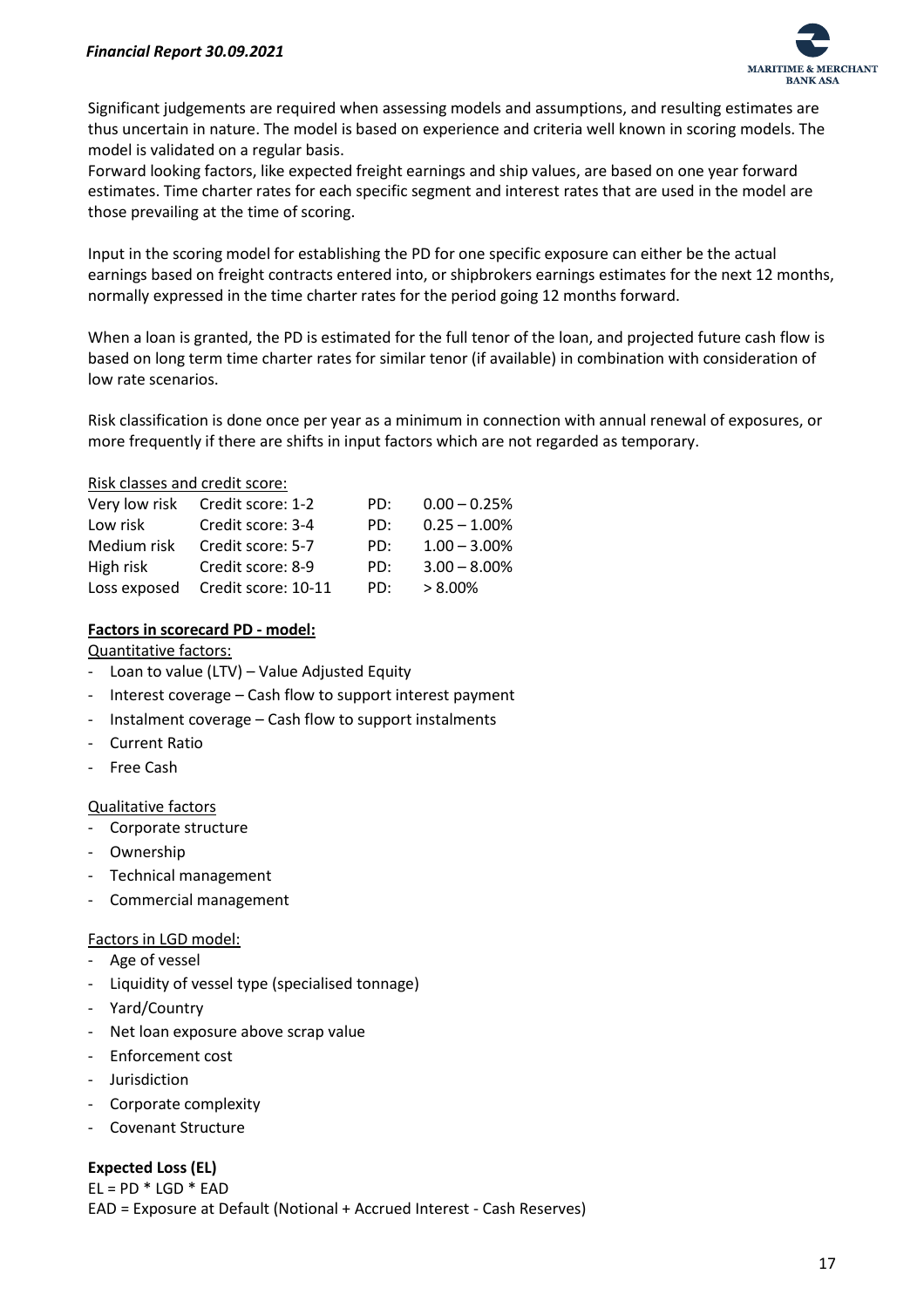

# <span id="page-18-0"></span>*Loss allowance*

The EL is performed on an individual basis. After the transition to IFRS 9, provisions have been presented as expected loss over 12 months (Step 1) and expected loss over the life of the instrument (Step 2).

Non-performing commitments (Step 3) are commitments where the customer has not paid due instalments on loans within 90 days of maturity (or as described in The Annual Report 2020, Note 6).

If credit risk has increased significantly after initial recognition but there is no objective proof of loss, an allowance of expected loss over the entire lifetime ("Step 2") has to be made. The individual loss provisions under IAS 39 did not change materially upon the transition to IFRS 9 ("Step 3").

In assessing what constitutes a significant increase in credit risk, the Bank, in addition to the standard's presumption of financial assets that have cash flows that have been due for more than 30 days are subject to significantly increased credit risk, assumed qualitative and quantitative indicators. The most important quantitative indicator the Bank assess is whether it has been a significant increase in credit risk determined by comparing the original likelihood of default and Loss Given Default ("PD x LGD") with the Probability of Default and Loss Given Default ("PD x LGD") at the reporting date. However, when assessing significant increase in credit risk for IFRS 9 purposes, Loss Given Default is not included in the assessment. Based on this the Bank has defined that a doubling in the Probability of Default or an absolute change of 1% constitutes a significant increase in credit risk.

Reclassification of commitments from Step 2 to Step 1, is based on an individual assessment. However, there must be some objective evidence that the commitment has recovered.

The Bank follows qualitative and quantitative indicators on a regular basis and in any situation where there is a suspicion that there have been conditions of negative importance for the commitment/customer.

#### **Macro scenarios**

Expected Loss from the Bank's risk score model will be adjusted with a macro scenario factor (MF). The Bank estimates three macro-economic scenarios consisting of factors that will or can have an impact on shipping markets and value appraisal of vessels financed in our portfolio in the respective markets. Each scenario gets assigned a probability and a factor. The factor represent change in Expected Loss or Loss Allowance. The forecast, probability assignment and factor estimation are based on own judgment and experience.

The following factors are included in the macro evaluation process:

- Demand for seaborn shipping (World growth (GDP))
- Supply: Orderbook (shipbuilding), scrapping and idle capacity (utilization)
- Cyclicality (we assume shipping is cyclical and mean reverting)
- Geopolitical and other factors

The probability weighted macro factor (MF) will be multiplied with the Expected Loss and give Loss Allowance (or Macro Scenario adjusted Expected Loss). The factor (MF) is calculated to be 1,7473.

Exposure in the scenario model is the same as at 30.09.2021.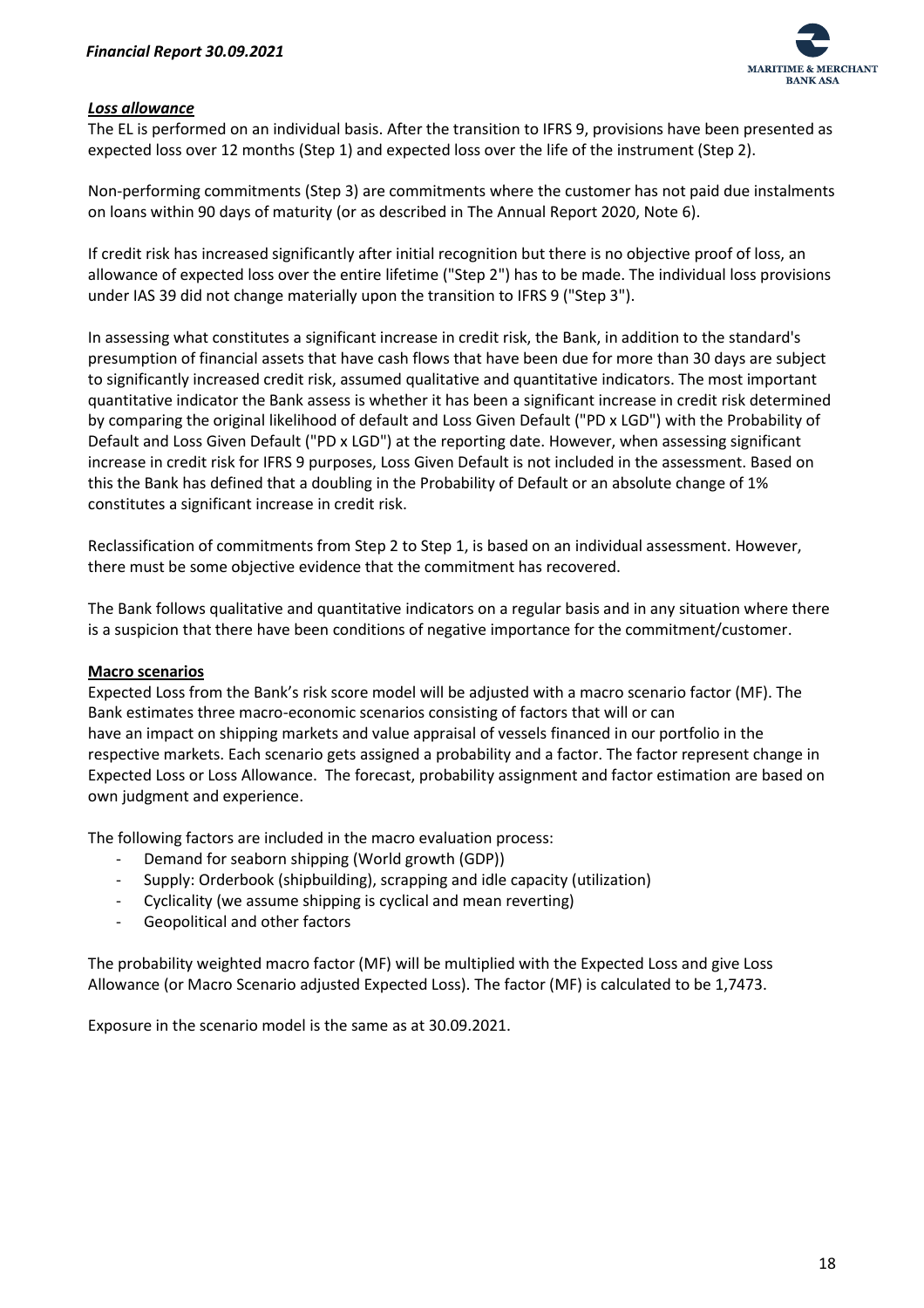

#### **Loss Allowance and Impairments**

| Loss allowance       | 30.09.2021 | 30.09.2020    | 31.12.2020 | 31.12.2019 | 31.12.2018 |
|----------------------|------------|---------------|------------|------------|------------|
| Step1                | 600 389    | 698 512       | 659824     | 822 991    | 665 727    |
| Step2                | 828880     | 874 233       | 779 360    | 0          | 36 322     |
| Step3                | 0          | 784836        | 0          |            | 0          |
| Sum                  | 1429270    | 2 3 5 7 5 8 1 | 1439184    | 822 991    | 702 049    |
| Allowance/Loan Ratio | 0.43%      | 0.86%         | 0,53%      | 0.28%      | 0.28%      |
| <b>Impairments</b>   | 0          | 0             | 0          |            | 0          |

Based on the improved market for bulkers and container vessels during 2021, the loss allowance has improved compared to yearend 2020.

#### **Loans where no loss provision has been recognized due to collateral:**

30.09.2021: 0 30.09.2020: 0

#### **Remaining exposure from credit impaired loans and loss exposed loans:**

| 30.09.2021                                       | <b>Gross Loans</b> | <b>First-Priority</b><br>pledge in vessel | <b>Cash Pledge</b> | <b>Other Collateral</b> |
|--------------------------------------------------|--------------------|-------------------------------------------|--------------------|-------------------------|
| Remaining exposure from credit<br>impaired loans |                    |                                           |                    |                         |
| Loss exposed loans                               |                    |                                           |                    |                         |

| 30.09.2020                                       | <b>Gross Loans</b> | <b>First-Priority</b><br>pledge in vessel | <b>Cash Pledge</b> | <b>Other Collateral</b> |
|--------------------------------------------------|--------------------|-------------------------------------------|--------------------|-------------------------|
| Remaining exposure from credit<br>impaired loans |                    |                                           |                    |                         |
| Loss exposed loans                               |                    |                                           |                    |                         |

#### **Loss allowance sensitivity**

The macro scenarios impact on Probabilities of Default (PDs) result in the following sensitivity in Expected Loss Allowance calculation.

|                   | <b>Expected</b> |
|-------------------|-----------------|
| <b>Scenario</b>   | Loss allowance  |
| Vessel value up   | 751 000         |
| Unchanged         | 818 000         |
| Vessel value down | 2 070 000       |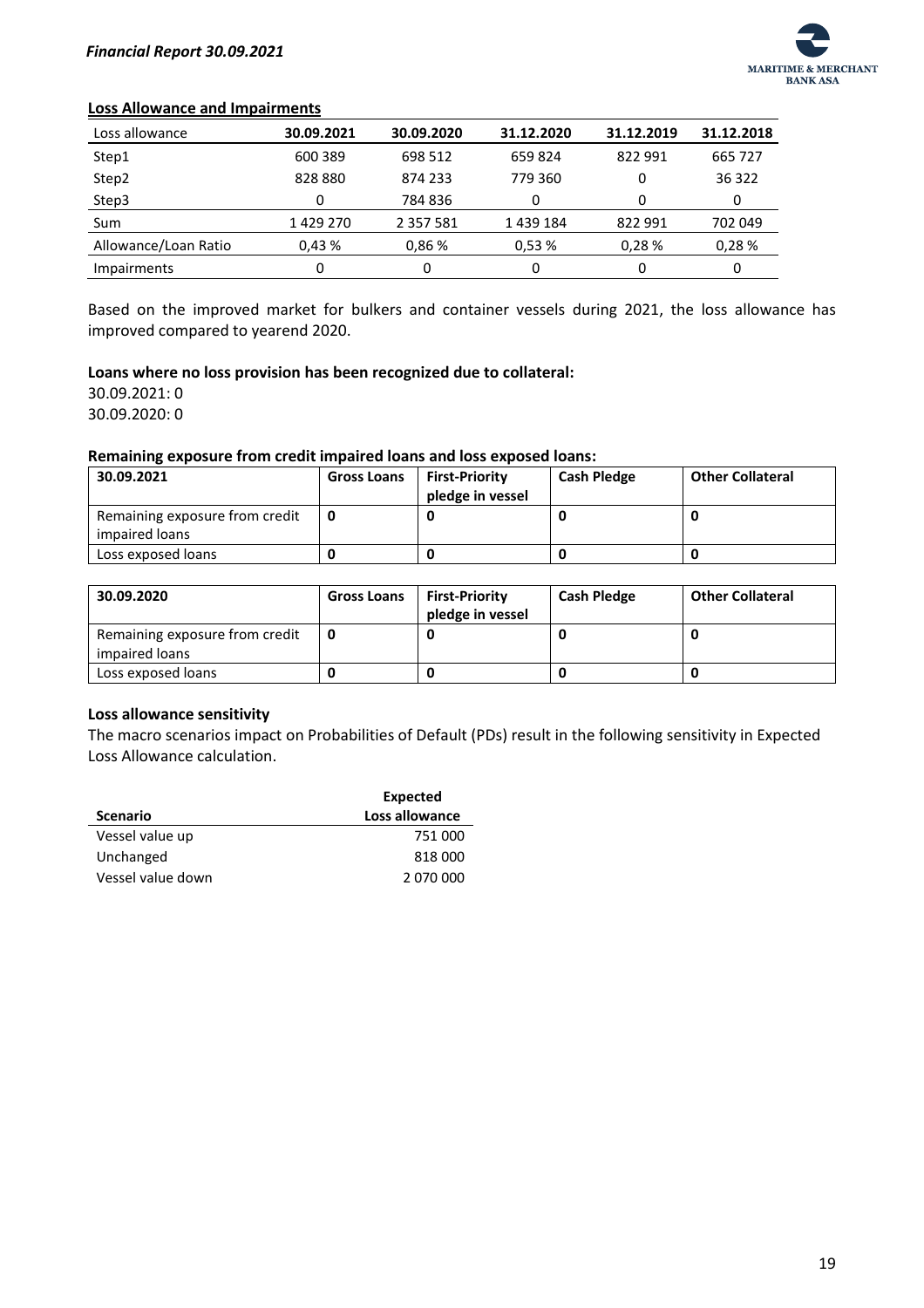

# **30.09.2021**

|                                      | Step 1                | Step 2               | Step 3               |             |
|--------------------------------------|-----------------------|----------------------|----------------------|-------------|
|                                      | <b>Classification</b> | <b>Significantly</b> | Significantly        |             |
|                                      | by first time         | increase in          | increase in          |             |
|                                      | recognition           | credit risk since    | credit risk since    |             |
|                                      |                       | first time           | first                |             |
|                                      |                       | recognition          | recognition          |             |
|                                      |                       |                      | and objective        |             |
|                                      |                       |                      | proof of loss        |             |
|                                      |                       |                      |                      |             |
|                                      | <b>Expected loss</b>  | <b>Expected loss</b> | <b>Expected loss</b> |             |
|                                      | next 12               | over the life of     | over the life of     | <b>Sum</b>  |
|                                      | months                | instrument           | instrument           |             |
| Loss allowance as of 31.12.2020      | 649 254               | 779 360              |                      | 1 428 614   |
|                                      |                       |                      |                      |             |
| Lending to customers 31.12.2020      | 241 576 445           | 28 417 958           |                      | 269 994 403 |
|                                      |                       |                      |                      |             |
| <b>Changes</b>                       |                       |                      |                      |             |
| Transfer to Step 1                   | 264 010               | 264 010              |                      |             |
| Transfer to Step 2                   | 43 5 12               | 43 5 12              |                      |             |
| Transfer to Step 3                   |                       |                      |                      |             |
| Reclassification                     | 317864                | 74 735               |                      | 243 129     |
| Amortization                         | 289 795               | 56 820               |                      | 346 615     |
| New commitments                      | 282 218               |                      |                      | 282 218     |
| <b>Effect of Scenario Adjustment</b> | 56078                 | 252 103              |                      | 308 181     |
| Allowance as of 30.09.2021           | 600 389               | 828 880              |                      | 1 429 270   |
| Lending to customers 30.09.2021      | 319 262 966           | 16 173 149           |                      | 335 436 115 |
| Loans not disbursed                  | 0                     |                      |                      |             |
| Allowanse: Loans not dispursed       |                       |                      |                      |             |
| Net Change in Loss allowance         | -48 865               | 49 5 20              | $\mathbf 0$          | 656         |

*Reclassification: Change in Expected Loss calculation*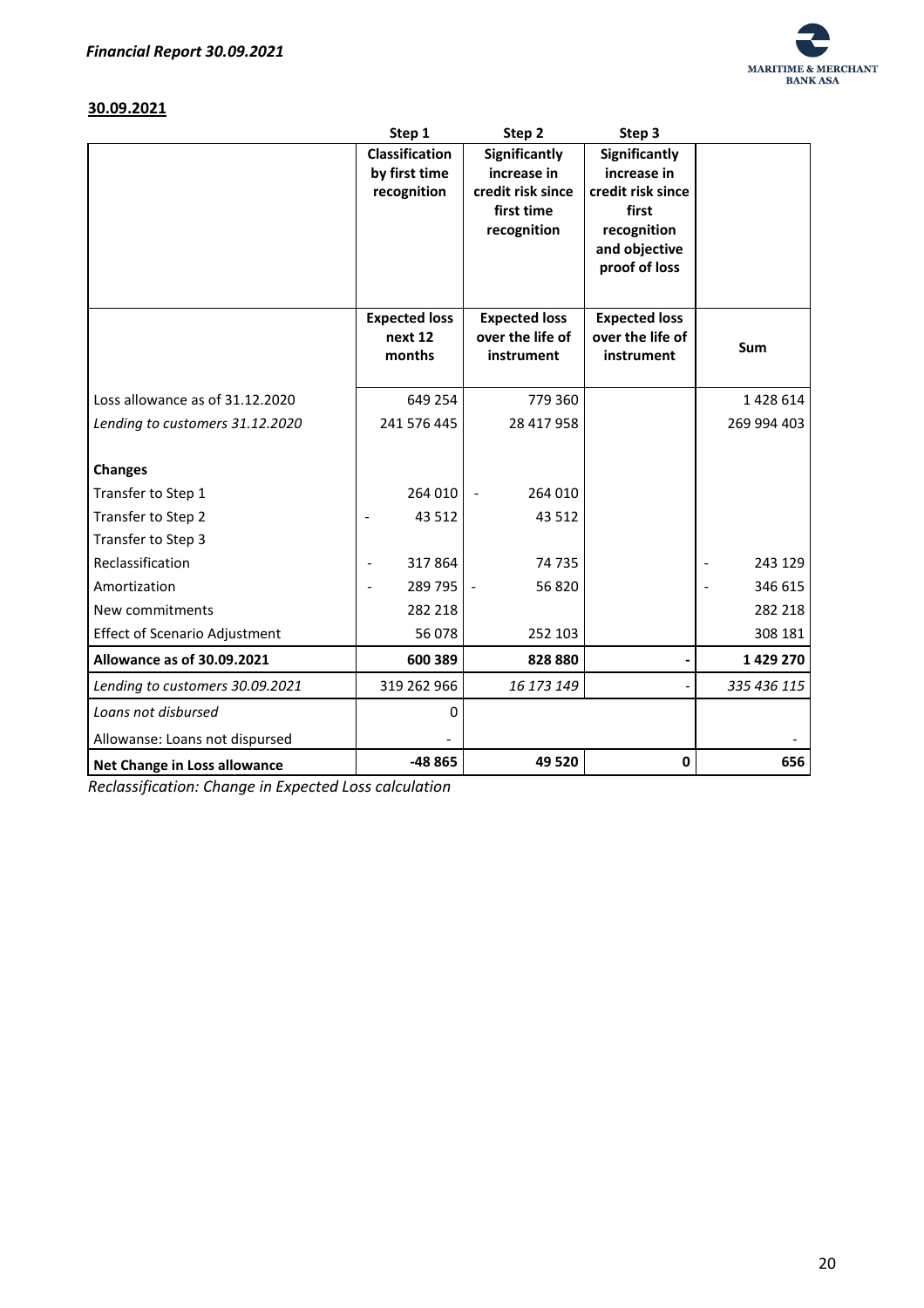

# **30.09.2020**

|                                 | Step 1                   | Step 2               | Step 3                       |               |
|---------------------------------|--------------------------|----------------------|------------------------------|---------------|
|                                 | <b>Classification by</b> | Significantly        | Significantly                |               |
|                                 | first time               | increase in          | increase in                  |               |
|                                 | recognition              | credit risk          | credit risk                  |               |
|                                 |                          | since first time     | since first                  |               |
|                                 |                          | recognition          | recognition<br>and objective |               |
|                                 |                          |                      | proof of loss                |               |
|                                 | <b>Expected loss</b>     | <b>Expected loss</b> | <b>Expected loss</b>         |               |
|                                 | next 12 months           | over the life of     | over the life                |               |
|                                 |                          | instrument           | of instrument                | Sum           |
|                                 |                          |                      |                              |               |
| Loss allowance as of 31.12.2019 | 822 991                  |                      |                              | 822 991       |
| Lending to custmers 31.12.2019  | 295 124 509              |                      |                              | 295 124 509   |
|                                 |                          |                      |                              |               |
| <b>Changes</b>                  |                          |                      |                              |               |
| Transfer to Step 1              |                          |                      |                              |               |
| Transfer to Step 2              | $-160052$                | 160052               |                              |               |
| Transfer to Step 3              | $-8336$                  |                      | 8 3 3 6                      |               |
| Reclassification                | 109 041                  | 593 597              | 776 500                      | 1479138       |
| Amortisation                    | $-86855$                 | $-9249$              |                              | $-96104$      |
| New committments                | 35 695                   |                      |                              | 35 695        |
| Scenario Adjustment             | $-13972$                 | 129833               |                              | 115 861       |
| Allowance as of 30.09.2020      | 698 512                  | 874 233              | 784 836                      | 2 3 5 7 5 8 1 |
| Lending to custmers 30.09.2020  | 219 604 360              | 53 480 644           | 2 572 259                    | 275 657 263   |
|                                 |                          |                      |                              |               |
| Net Change in Loss allowance    | $-124479$                | 874 233              | 784 836                      | 1 534 590     |

*(1) Amortisations and changes in individual assessments*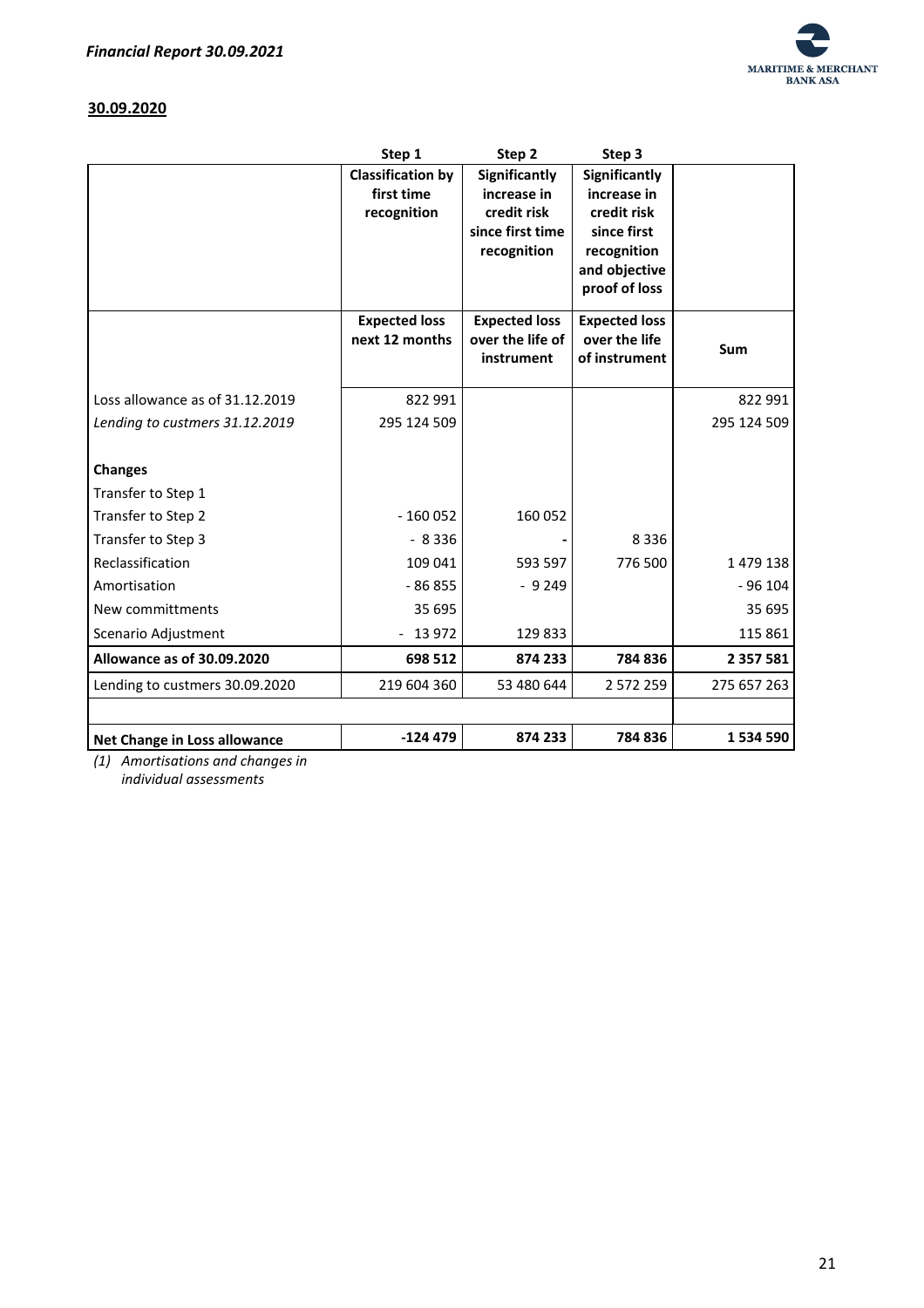

# **Credit risk: Total**

# **30.09.2021**

| Amounts in USD                      | <b>Very low</b><br>risk | Low risk    | <b>Moderate</b><br>risk | High risk | Loss<br>exposed | Sum         |
|-------------------------------------|-------------------------|-------------|-------------------------|-----------|-----------------|-------------|
| Deposit with Central Bank           | 7868701                 |             |                         |           |                 | 7868701     |
| Deposits with credit<br>institution | 76 839 694              |             |                         |           |                 | 76 839 694  |
| Certificates and bonds              | 131 020 415             |             |                         |           |                 | 131 020 415 |
| Shares and other securities         |                         |             | 114 386                 |           |                 | 114 386     |
| Loans to customers                  |                         | 137 732 492 | 197 703 623             | 0         | 0               | 335 436 115 |
| <b>Total</b>                        | 215 728 810             | 137 732 492 | 238 944 610             | 0         | 0               | 551 279 311 |
|                                     |                         |             |                         |           |                 |             |
| Committed loans, not<br>disbursed   |                         |             | 11 660 000              |           |                 |             |

# **30.09.2020**

| Amounts in USD                   | <b>Very low risk</b> | Low risk   | <b>Moderate</b><br>risk | <b>High risk</b> | Loss<br>exposed | Sum         |
|----------------------------------|----------------------|------------|-------------------------|------------------|-----------------|-------------|
| Deposit with Central Bank        | 6980409              |            |                         |                  |                 | 6980409     |
| Deposits with credit institution | 71 654 865           |            |                         |                  |                 | 71 654 865  |
| Certificates and bonds           | 196 062 155          |            |                         |                  |                 | 196 062 155 |
| Shares and other securities      |                      |            | 79 682                  |                  |                 | 79 682      |
| Loans to customers               |                      | 70 259 925 | 174 772 338             | 28 052 741       | 2 572 259       | 275 657 263 |
| <b>Total</b>                     | 274 697 429          | 70 259 925 | 174 852 020             | 28 052 741       | 2 572 259       | 550 434 373 |

# **Lending to customers by segment**

|               | <b>CONTRACTO CONTROLLERS BY SUBJILICITY</b> |         |               |         |             |         |
|---------------|---------------------------------------------|---------|---------------|---------|-------------|---------|
|               | Q3 2021                                     |         | Q3 2020       |         | Q4 2020     |         |
| <b>Sector</b> | <b>USD</b>                                  | Share % | <b>USD</b>    | Share % | <b>USD</b>  | Share % |
| <b>Bulk</b>   | 122 467 726                                 | 37 %    | 63 125 513    | 22.9%   | 71 548 517  | 27 %    |
| Container     | 78 995 205                                  | 24 %    | 77 184 034    | 28,0%   | 76 678 410  | 28 %    |
| Tank          | 118 543 123                                 | 35 %    | 124 872 740   | 45,3%   | 111 507 688 | 41 %    |
| Gas           | 11 740 264                                  | 4 %     | 5 5 1 3 1 4 5 | 2,0%    | 5 399 888   | 2 %     |
| Specialized   | 3 689 797                                   | 1 %     | 4961831       | 1,8%    | 4 859 899   | 2 %     |
| Offshore      |                                             | 0%      |               | 0.0%    |             | 0%      |
| Sum           | 335 436 115                                 | 100 %   | 275 657 263   | 100 %   | 269 994 403 | 100 %   |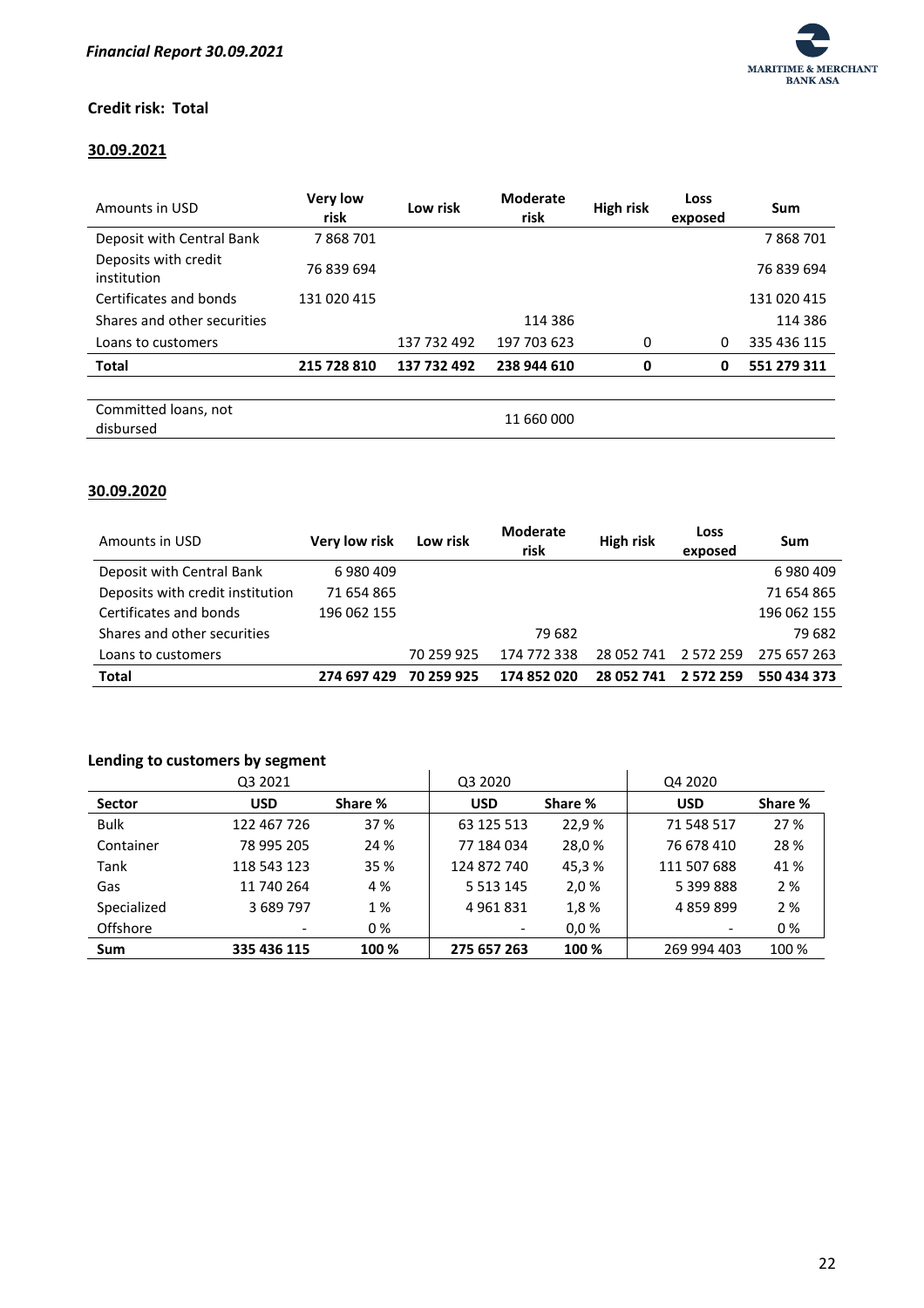

## **Bonds and certificates: Risk Weight**

|                    | Q3 2021     | Q3 2020     | 2020        |
|--------------------|-------------|-------------|-------------|
| <b>Risk Weight</b> | Fair Value  | Fair Value  | Fair Value  |
| 0%                 | 15 248 358  | 13 976 916  | 20 707 570  |
| 10 %               | 115 772 057 | 182 085 239 | 191 476 124 |
| 20 %               |             |             |             |
| 100 %              |             |             |             |
| <b>Total</b>       | 131 020 415 | 196 062 155 | 212 183 694 |

#### **Bonds and certificates: Rating**

|        | Q3 2021           | Q3 2020           | 2020              |
|--------|-------------------|-------------------|-------------------|
| Rating | <b>Fair Value</b> | <b>Fair Value</b> | <b>Fair Value</b> |
| AAA    | 125 069 409       | 193 427 682       | 206 037 546       |
| $AA+$  | 5951006           | 2634473           | 6 146 147         |
| AA     | 0                 | 0                 |                   |
| Α      | n                 | 0                 |                   |
| Total  | 131 020 415       | 196 062 155       | 212 183 694       |

#### **Bonds and certificates: Sector**

| <b>Sector</b>       | Q3 2021<br><b>Fair Value</b> | Q3 2020<br><b>Fair Value</b> | 2020<br><b>Fair Value</b> |
|---------------------|------------------------------|------------------------------|---------------------------|
| Supranationals      | 6846403                      | 5 011 050                    | 7 528 807                 |
| Local authority     | 5951006                      | 8965866                      | 13 178 763                |
| Credit Institutions | 118 223 006                  | 182 085 239                  | 191 476 124               |
| Bank                |                              |                              |                           |
| <b>Total</b>        | 131 020 415                  | 196 062 155                  | 212 183 694               |

#### <span id="page-23-0"></span>*Interest Rate Risk*

Maritime & Merchant Bank ASA has defined guidelines that set limits for the maximum interest rate risk. All exposure on the balance sheet and outside the balance sheet will be assessed, and any exposure exceeding the interest rate risk limits shall be mitigated by using hedging instruments. Routines have been established for on-going monitoring and reporting of the interest rate risk to the Board of Directors.

#### **Reference rates**

The Bank has assets, liabilities and derivatives linked to current money markets reference rates (LIBOR, NIBOR and EURIBOR). Some of these reference rates will be replaced with other reference rates, which could have an impact on interest income, interest expenses, fair value of derivatives and financial assets/liabilities.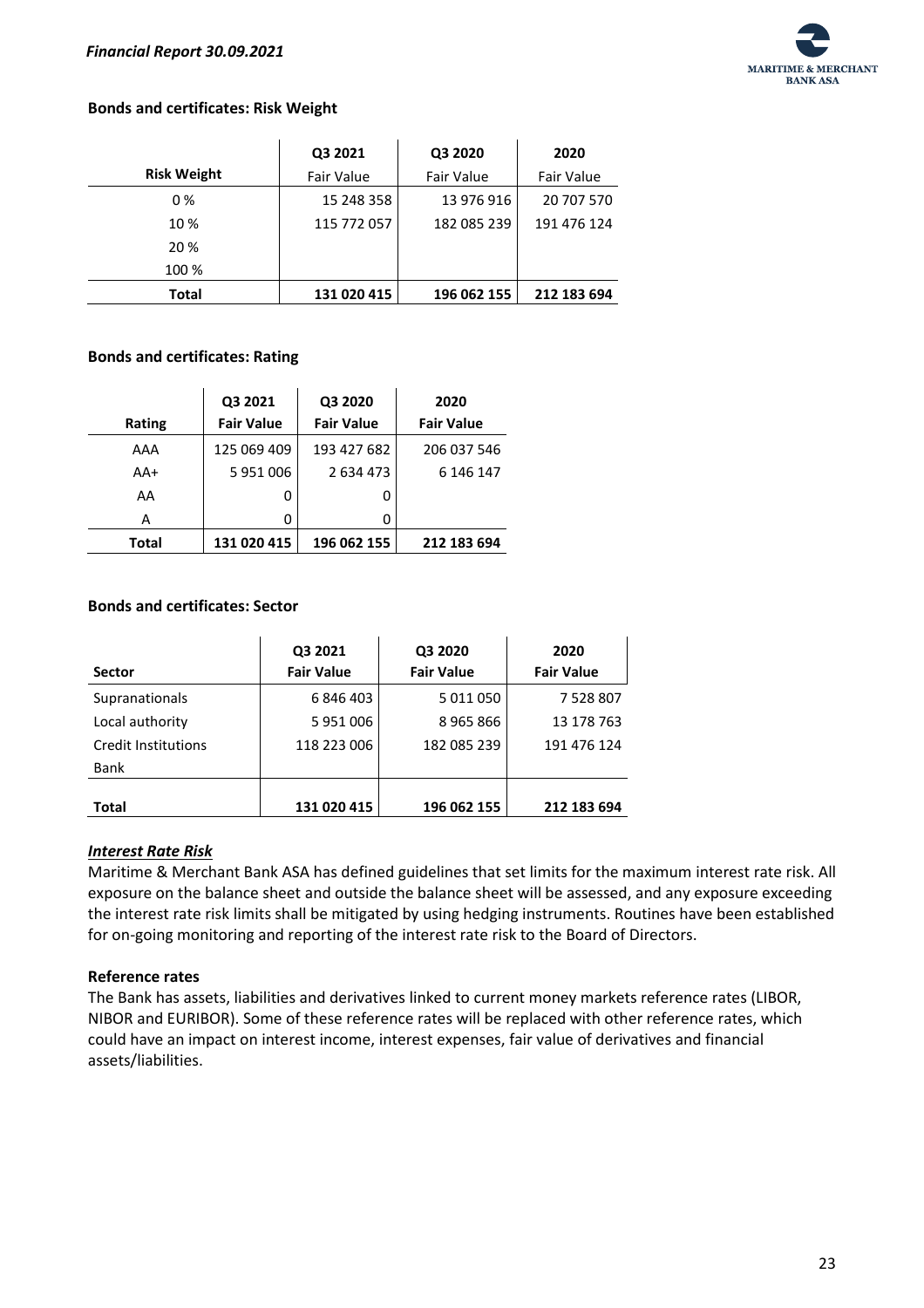

# <span id="page-24-0"></span>*Currency Risk*

All exposure on the balance sheet, outside the balance sheet and estimated income and expense items will be identified. Market exposure will be limited and within limits and authorisations granted by the Board. Routines have been established for on-going monitoring and reporting of the currency risk to the Board of Directors.

Funding in NOK is swapped to USD using cross currency basis swaps, with duration around 3 years. Using cross currency swaps match funding in NOK with lending in USD. Assets and liabilities are currency matched. The Bank has income in USD and most of the operating cost in NOK. Current strategy is to hedge between 0 and 12 months forward.

The Bank operates with USD as functional currency.

In the tax accounting, both P&L and the major part of assets and liabilities are being converted from USD to NOK, including any effect currency fluctuations would have on the equity of the Bank.

Volatility of the exchange rate between NOK and USD will give the Bank an unintended volatility in the tax expense, due to currency gains/losses related to our equity.

# <span id="page-24-1"></span>*Liquidity Risk*

Maritime & Merchant Bank ASA aims to maintain a low liquidity risk, which means high liquidity buffers and good deposit coverage.

The Bank's liquidity level is assessed by calculating the Liquidity Coverage Ratio (LCR) and the Net Stable Funding Ratio (NSFR). These ratios describe the short liquidity level and the level of stable funding.

The Bank calculates liquidity surplus, which appears as available funding less future liabilities within the defined time interval and required liquidity buffers.

Maritime & Merchant Bank ASA has adopted guidelines for management of the Bank's liquidity position to ensure that the Bank maintains a solid liquidity.

# <span id="page-24-2"></span>*Operational Risk*

Operational risk is the risk of direct or indirect loss resulting from inadequate or failed processes or systems, from human error, fraud, or external events including legal risk, compliance risk and reputational risk. This type of risk also encompasses administrative risk, i.e. that the day-to-day operations of the Bank do not function properly.

The Bank Measures operational risk through incident reporting on main operational areas. The management team handle incidents in the management meetings. This incident reporting is summarized and communicated to the Board Risk Committee.

The Bank reduces operational risk through prudent management and supervision by establishing efficient control procedures, a well-established set of routines, a compliance function, as well as insurance cover against attempts at defrauding the Bank.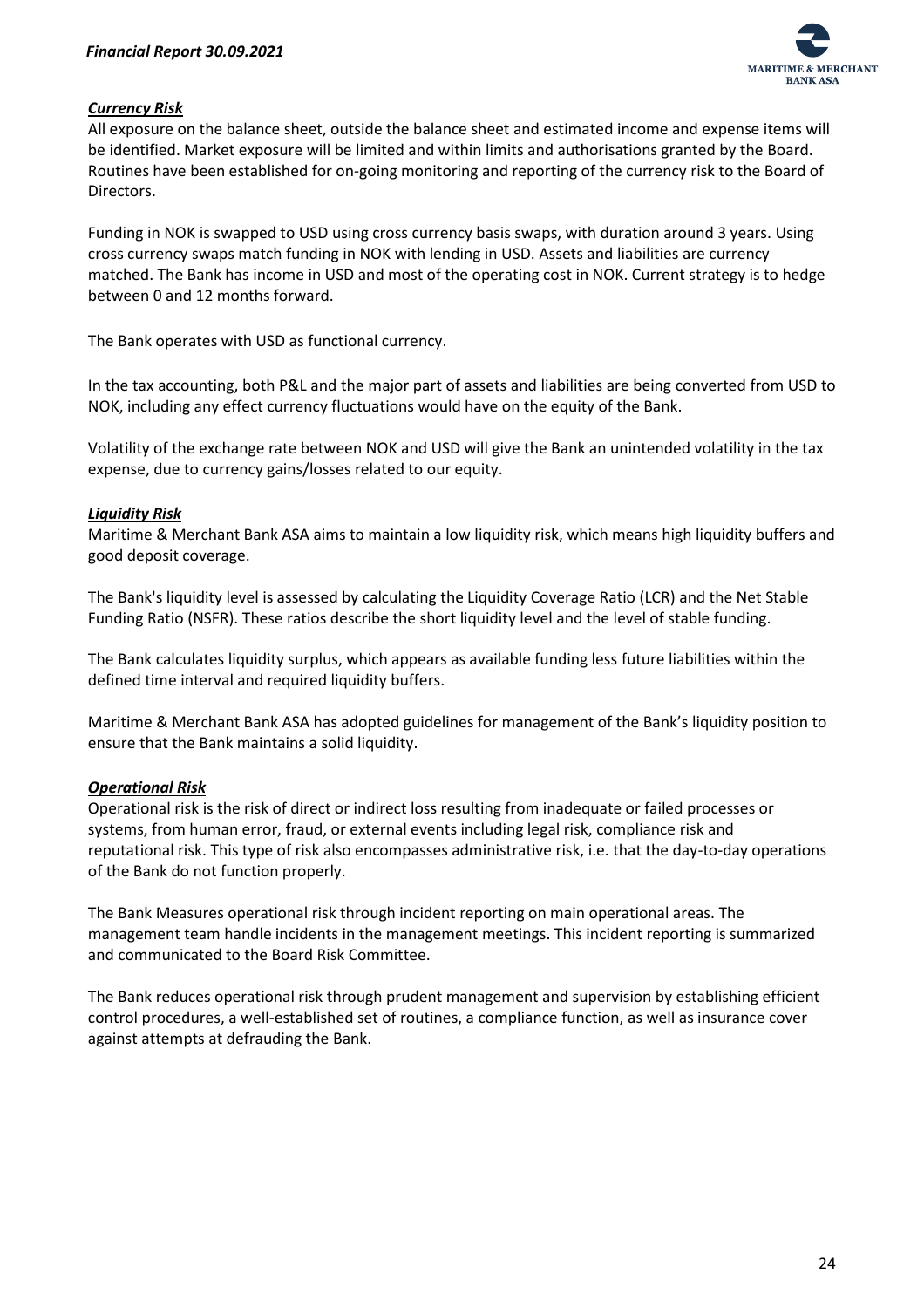# <span id="page-25-0"></span>**INCOME AND COST**

# <span id="page-25-1"></span>Note 5, Taxation of profit

## **1) Present tax calculation (Ordinary 25% tax on profit/loss)**

|                                  | USD       | NOK        |
|----------------------------------|-----------|------------|
| <b>Profit Before Tax</b>         | 6066875   | 53 250 171 |
| Tax related agio on equity       | -         |            |
| <b>Basis for Tax Calculation</b> | 6 066 875 | 53 250 171 |
|                                  |           |            |
| Calculated Tax (25%)             | 1516719   | 13 312 543 |

## **2) Full currency agio on Equity (Previous method)**

|                                  | USD       | NOK        |
|----------------------------------|-----------|------------|
| Profit Before Tax                | 6 066 875 | 53 250 171 |
| Tax related agio on equity       | 2921856   | 25 645 715 |
| <b>Basis for Tax Calculation</b> | 8988731   | 78 895 886 |
|                                  |           |            |
| Calculated Tax (25%)             | 2 247 183 | 19 723 972 |

The calculated tax for the period is 37% of the ordinary result before tax.

The main reason is that even though the Bank's functional currency is USD, it is required to translate both P&L and the majority of assets and liabilities to NOK for tax purposes. Changes in net assets (equity) resulting from exchange rate will be subject to tax.

# <span id="page-25-2"></span>**ASSETS**

# <span id="page-25-3"></span>Note 6, Financial instruments at fair value.

The Bank measures fair values using the following fair value hierarchy, which reflects the significance of the inputs used in making the measurements.

**Level 1:** Inputs that are quoted market prices (unadjusted) in active markets for identical instruments.

**Level 2**: Inputs other than quoted prices included within Level 1 that are observable either directly (i.e. as prices) or indirectly (i.e. derived from prices). This category includes instruments valued using quoted market prices in active markets for similar instruments; quoted prices for identical or similar instruments in markets that are considered less than active; or other valuation techniques in which all significant inputs are directly or indirectly observable from market data.

**Level 3:** Inputs that are unobservable. This category includes all instruments for which the valuation technique includes inputs that are not observable, and the unobservable inputs have a significant effect on the instrument's valuation. This category includes instruments that are valued based on quoted prices for similar instruments for which significant unobservable adjustments or assumptions are required to reflect differences between the instruments.

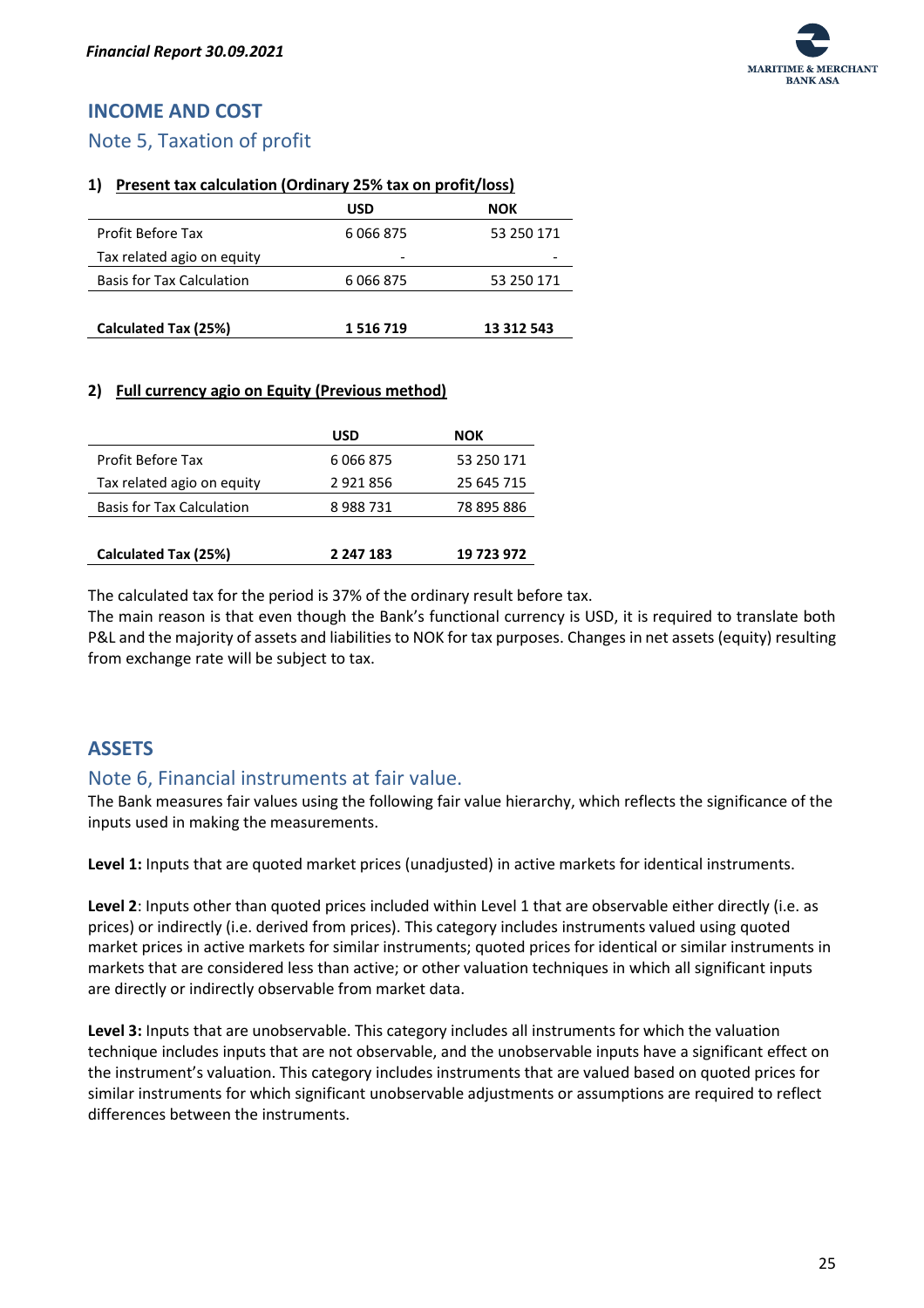

#### **30.09.2021**

| Amounts in USD 1000                | Level 1 | Level 2 | Level 3 | Total   |
|------------------------------------|---------|---------|---------|---------|
| Certificates and bonds             | 0       | 131020  | 0       | 131020  |
| Shares and other securities        | 0       | 0       | 0       | 0       |
| <b>Financial derivatives</b>       | 0       | 1 601   | 0       | 1 601   |
| <b>Total financial assets</b>      | 0       | 132 621 | 0       | 132 621 |
|                                    |         |         |         |         |
| <b>Financial derivatives</b>       | 0       | 5471    |         | 5471    |
| <b>Total financial liabilities</b> |         | 5471    | 0       | 5471    |

## **30.09.2020**

| Amounts in USD 1000                | Level 1 | Level 2 | Level 3 | Total   |
|------------------------------------|---------|---------|---------|---------|
| Certificates and bonds             | 0       | 187096  | 8966    | 196 062 |
| Shares and other securities        | 0       | 0       | 0       | 0       |
| <b>Financial derivatives</b>       | 0       | 908     | 0       | 908     |
| <b>Total financial assets</b>      | 0       | 188004  | 8966    | 196 970 |
|                                    |         |         |         |         |
| <b>Financial derivatives</b>       | 0       | 22 265  | 0       | 22 265  |
| <b>Total financial liabilities</b> | 0       | 22 265  | 0       | 22 265  |

# <span id="page-26-0"></span>Note 7, Financial pledges

The Bank has pledged NOK 26 600 000 of deposits as collateral for financial derivatives.

# <span id="page-26-1"></span>Note 8, Other intangible assets and fixed assets

| - In USD                                                 |            | 30.09.2021 | 30.09.2020      |               |  |
|----------------------------------------------------------|------------|------------|-----------------|---------------|--|
|                                                          | Other      | Property,  | <b>Other</b>    | Property,     |  |
|                                                          | intangible | plant and  | intangible      | plant and     |  |
|                                                          | assets     | equipment  | assets          | equipment     |  |
| Cost or valuation at 01.01                               | 4446666    | 1 400 057  | 4 3 1 8 2 1 9 1 | 1 3 3 4 6 5 2 |  |
| Exchange and other adjustments                           | $-117585$  | $-37022$   | $-314213$       | $-100781$     |  |
| Introduction of right to use-asset                       |            |            |                 | 0             |  |
| Additions                                                |            |            | 0               | 26 811        |  |
| <b>Disposals</b>                                         |            |            |                 | 0             |  |
| Cost or valuation at end of period                       | 4329081    | 1 363 035  | 4 004 005       | 1 260 683     |  |
| Accumulated depreciation and impairment at 01.01.        | $-3237478$ | $-731667$  | -2 281 437      | -394 420      |  |
| Exchange and other adjustments                           | 111 386    | 27917      | 166 086         | 45 897        |  |
| Depreciation charge this year                            | $-675402$  | $-249062$  | -599 5581       | $-237438$     |  |
| <b>Disposals</b>                                         |            |            |                 |               |  |
| Accumulated depreciation and impairment at end of period | $-3801494$ | $-952812$  | $-2714909$      | -585 960      |  |
| Balance sheet amount at end of period                    | 527 586    | 410 222    | 1 289 096       | 674 723       |  |
| Economic lifetime                                        | 5 years    | 3 years    | 5 years         | 3 years       |  |
| Depreciation schedule                                    | Linear     | Linear     | Linear          | Linear        |  |

| <b>Fixed assets</b>     | 30.09.2021 | 30.09.2020 |
|-------------------------|------------|------------|
| Right to use assets     | 390 013    | 633 561    |
| Other                   | 20.209     | 41 162     |
| <b>Sum fixed assets</b> | 410 222    | 674 723    |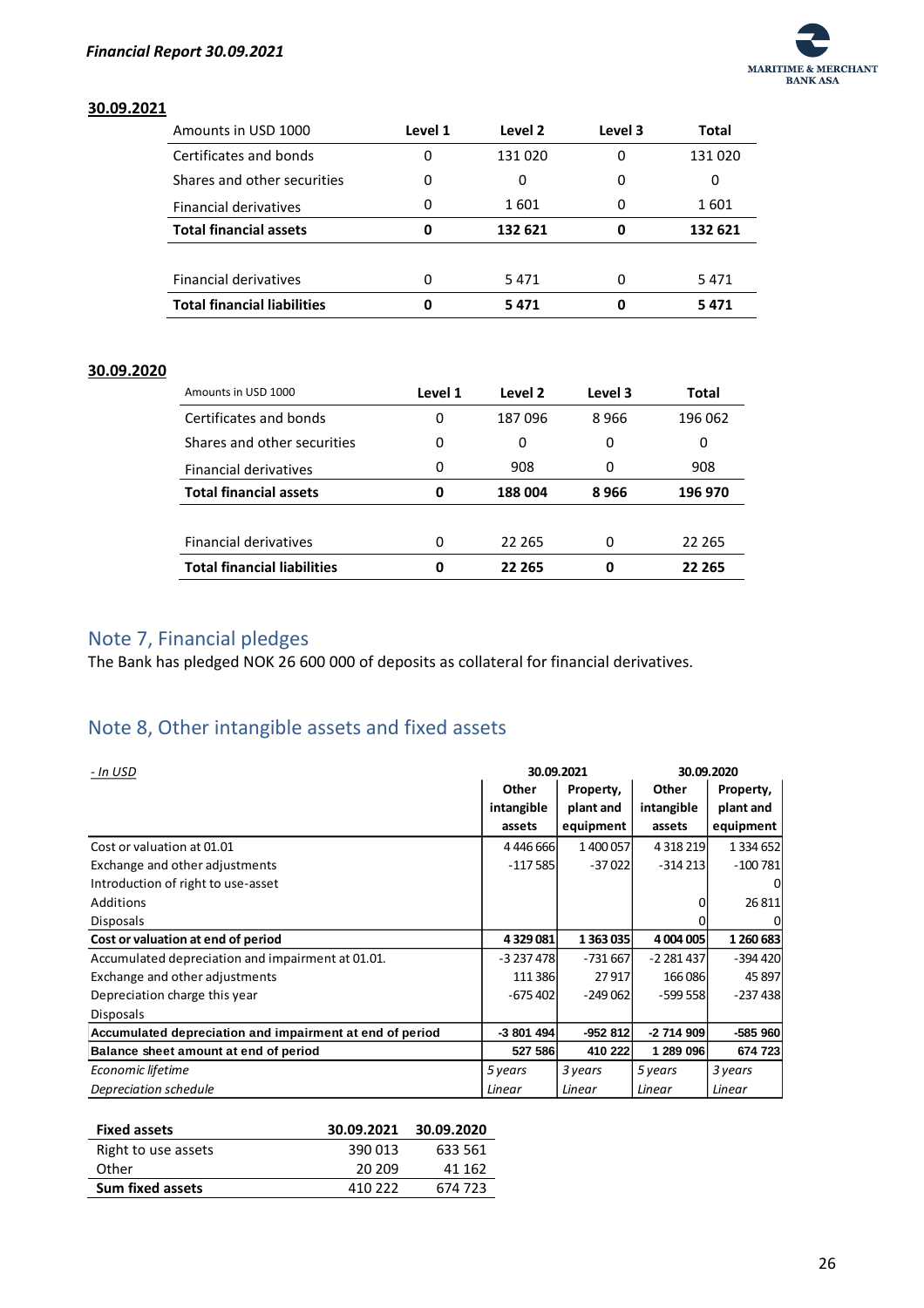

# <span id="page-27-0"></span>**LIABILITIES**

# <span id="page-27-1"></span>Note 9, Other assets and financial derivatives.

## **30.09.2021**

|                                   |            |            |            |               | Negative   |
|-----------------------------------|------------|------------|------------|---------------|------------|
|                                   | Nominal    | Nominal    | Nominal    | Positive      | Market     |
| Amounts in 1000                   | Value      | Value      | Value      | market values | values     |
|                                   | <b>USD</b> | <b>EUR</b> | <b>NOK</b> | <b>USD</b>    | <b>USD</b> |
| <b>Interest Rate Derivatives</b>  |            |            |            |               |            |
| Interest rate swap                | 0          | 0          | 0          | 0             | 0          |
|                                   |            |            |            |               |            |
| <b>Currency Derivatives</b>       |            |            |            |               |            |
| Cross currency basis swap         |            |            |            |               |            |
| Buy/Sell USD against NOK          | 190 000    |            | 1633483    | 1418          | 5 3 9 0    |
| Buy/Sell EUR against NOK          |            | 11 160     | 114 024    | 183           | 81         |
| <b>Total Currency Derivatives</b> | 190 000    | 11 160     | 1747507    | 1601          | 5471       |

### **30.09.2020**

| Amounts in 1000                   | Nominal<br>Value | Nominal<br>Value | Nominal<br>Value | Positive<br><b>Market Values</b> | <b>Negative</b><br><b>Market Values</b> |
|-----------------------------------|------------------|------------------|------------------|----------------------------------|-----------------------------------------|
|                                   | <b>USD</b>       | <b>EUR</b>       | <b>NOK</b>       | <b>USD</b>                       | <b>USD</b>                              |
| <b>Interest Rate Derivatives</b>  |                  |                  |                  |                                  |                                         |
| Interest rate swap                | 0                | 0                | 0                | 0                                | 0                                       |
|                                   |                  |                  |                  |                                  |                                         |
| <b>Currency Derivatives</b>       |                  |                  |                  |                                  |                                         |
| Cross currency basis swap         |                  |                  |                  |                                  |                                         |
| Buy/Sell USD against NOK          | 190 000          |                  | 1605 155         | 908                              | 21 222                                  |
| Buy/Sell EUR against NOK          |                  | 7 2 9 5          | 71 547           | 0                                | 1 0 4 3                                 |
| <b>Total Currency Derivatives</b> | 190 000          | 7 2 9 5          | 1676702          | 908                              | 22 2 65                                 |

# <span id="page-27-2"></span>Note 10, Other Liabilities and accrued cost

| - In USD                               | 30.09.2021 | 30.09.2020 |
|----------------------------------------|------------|------------|
| Account payables                       | 69 572     | 52 938     |
| Tax withholdings                       | 125 389    | 105 753    |
| VAT payable                            | 81 564     | 45 632     |
| Tax payable                            | 1516722    | 506 351    |
| Deferred tax                           | 553 572    | 2 304 217  |
| Lease liability                        | 399 171    | 645 080    |
| IFRS-9 Allowance (loans not disbursed) |            |            |
| <b>Other liabilities</b>               | 71 404     | 342 594    |
| <b>Total other liabilities</b>         | 2817394    | 4 002 565  |
|                                        |            |            |
| Holiday pay and other accrued salaries | 794 312    | 590 624    |
| Other accrued costs                    | 83 798     | 119 734    |
| <b>Total accrued costs</b>             | 878 110    | 710 358    |